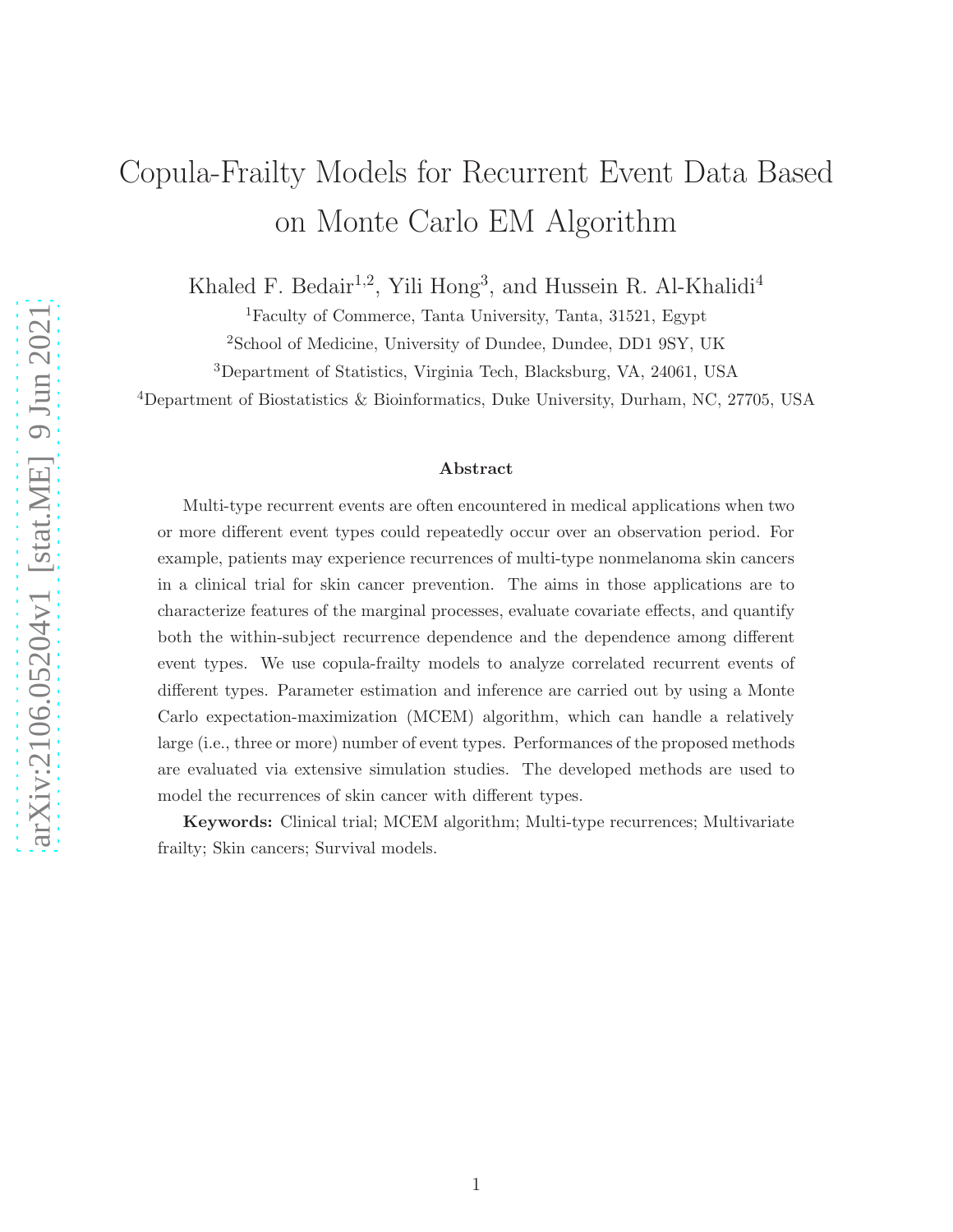# 1 Introduction

In recurrent event data, the event of interest can occur more than once in a study. Examples of such events include hospitalizations, children's asthma, heart attacks, infections, bleedings, and recurrent tumors. The literature in the analysis of univariate recurrent event data is abundant (e.g., [Prentice et al. 1981,](#page-23-0) [Andersen and Gill 1982,](#page-21-0) and [Wei et al. 1989\)](#page-23-1). Sometimes two or more different types of recurrent events may occur throughout the study, and those different types of recurrent events may be correlated to each other. This type of data is referred to as multi-type recurrent event data. For multi-type recurrent event data, it may not be sufficient to perform separate analyses for each type of recurrent event, while ignoring the dependence among event types.

In this paper, we are interested in the modeling and analysis of multi-type recurrent event data, while accounting for the dependence among those event processes. The motivation for this work comes from the clinical trial data collected to study the efficacy of a nutritional supplement of selenium in the prevention of nonmelanoma skin cancers, including basal cell carcinoma (BCC) and squamous cell carcinoma (SCC) [\(Duffield-Lillico et al. 2002,](#page-22-0) and [Duffield-Lillico et al. 2003\)](#page-22-1). The analysis aims to describe the features of the marginal processes, examine covariate effects on the risks of different types of recurrent events, investigate the dependence of within-subject events, and evaluate the correlation among recurrences of different event types. We use copula-frailty models to describe the multi-type recurrent event data, which use the frailty approach to model the dependence of within-subject events of the same type, and use copula to model the dependence of events among different types.

In literature, multivariate frailties/random effects are incorporated into models to accommodate for within-subject event dependence and the dependence among different types of events. A common assumption is that the distribution of frailties/random effects belongs to some parametric family, and the normal distribution is used most of the time for modeling random effects (e.g., [Zeng et al. 2014,](#page-23-2) [Bedair et al. 2016,](#page-21-1) and [Lin et al. 2017\)](#page-22-2). In addition, the gamma distribution is the most common one for modeling frailties of bivariate survival times (e.g., [Duchateau and Janssen 2008\)](#page-22-3). Copula models are also used in some cases as alternatives to model bivariate survival data (e.g., [Shih and Louis 1995\)](#page-23-3). [Chatterjee and Roy \(2018\)](#page-22-4) used a copula-based approach to estimate the survival functions of two alternating recurrent events.

We choose to use the copula approach based on the following considerations. Copula models involve many multivariate distributions as special cases, which allow the frailty (or random effect) distribution to have more complex features than the symmetric normal density. The multivariate normal distribution can be obtained using the Gaussian copula with normal marginal distributions. [Bedair et al. \(2016\)](#page-21-1) used a multivariate normal distribution to model multi-type recurrent event data. [Tawiah, McLachlan, and Ng \(2020\)](#page-23-4) also used mul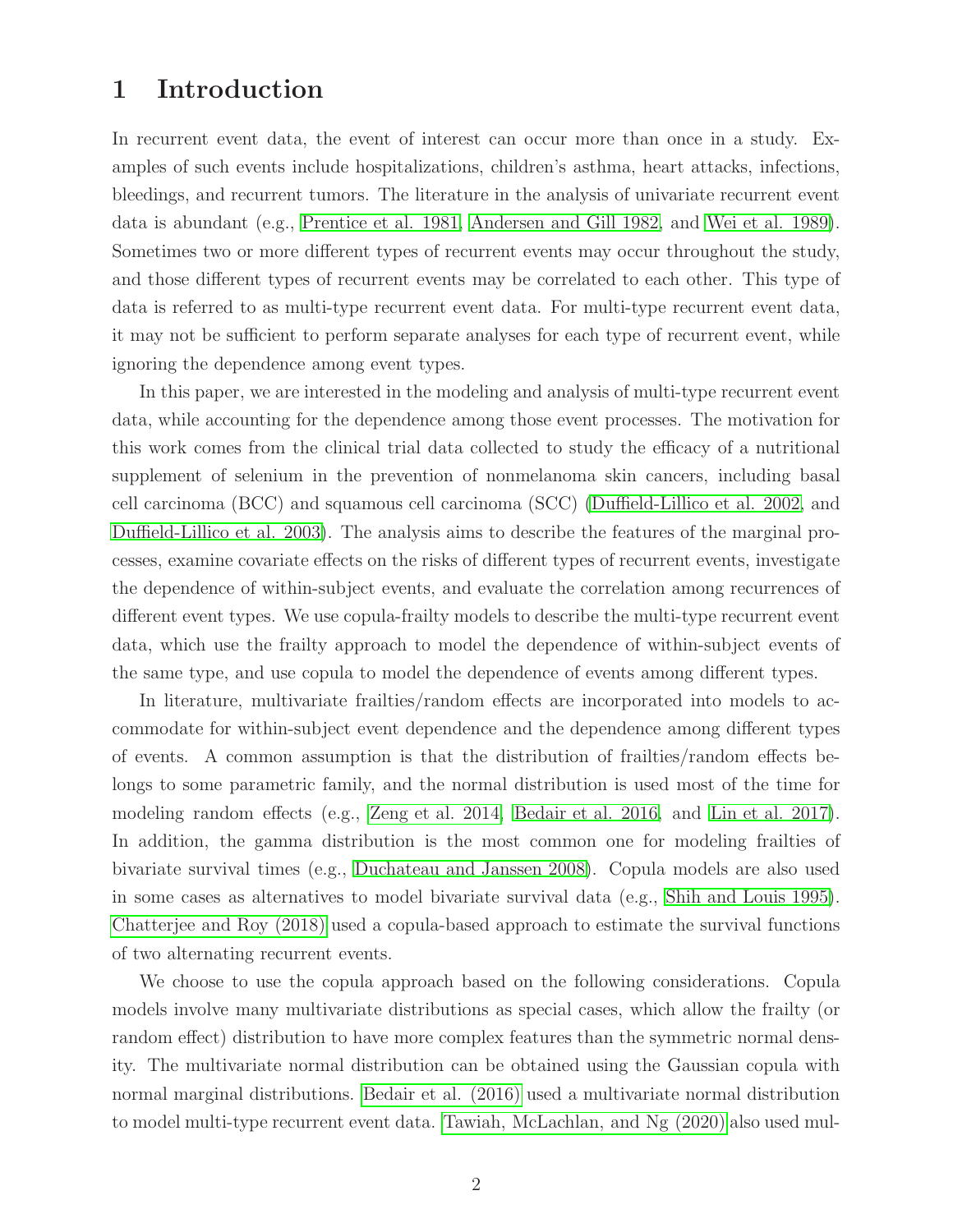tivariate normal distribution to model recurrent events with dependent censoring and cure fraction. However, copula models provide a flexible way to model the dependence structure beside the multivariate normal distribution. Practitioners can have more options in choosing models for describing multi-type recurrent event data.

For the modeling of the baseline intensity function for the frailty model, [Rondeau et al. \(2007\)](#page-23-5) used restricted cubic splines for modeling baseline intensity functions. [Mazroui et al. \(2016\)](#page-22-5) used parametric piecewise and spline baseline intensity functions. Lin [et al. \(2017\)](#page-22-2) also used parametric piecewise intensity functions. [Li, Guo, and Kim \(2020\)](#page-22-6) considered nonparametric Bayesian framework in recurrent event applications. In this paper, the baseline intensity functions are left unspecified. That is, the cumulative baseline function is a step function with jumps only at the observed recurrent event times for each type of event. The unspecified baseline intensity function introduces a layer of difficulty in parameter estimation. However, it can be an attractive feature to practitioners, as often in practice, the shape of the baseline intensity function is unknown.

The parameter estimation of multivariate frailty models can be challenging. A variety of numerical methods have been used to assess the complex integral. Commonly used approaches are the Laplace approximation (e.g., [Cook et al. 2010\)](#page-22-7), and the Gaussian quadrature methods (e.g., [Liu and Huang 2008\)](#page-22-8). The Laplace approximation is challenging to implement, especially when the baseline intensity functions are left unspecified because there will be nonparametric terms in the integrands. The quadrature method is hard to scale up to applications with the number of event types being larger than two, which is the bottleneck why most existing multivariate methods only address two types of events. To overcome those difficulties, we use the Monte Carlo expectation-maximization (MCEM) technique for parameter estimation, which can scale up to more than three types of events. [Lee and Cook \(2019\)](#page-22-9) proposed a joint model for multi-type recurrent events using the composite likelihood to approximate the exact likelihood function. We directly handle the full likelihood through the MCEM algorithm.

As discussed above, we aim to develop copula-frailty models with unspecified baseline functions for analyzing multi-type recurrent event data, which have several unique features as compared to existing work in multi-type recurrent event modeling. We use flexible copula models to describe multivariate correlated frailties, which can provide a better fit than existing models. An MCEM algorithm is tailored for estimating parameters, which can handle a relatively large (i.e., three or more) number of event types while existing methods typically handle two types of events. Besides, we provide estimates of fixed effects for each event type, variance components, and the corresponding standard errors for parameter estimators. The dependence of within-subject events and the dependence structure among the marginal processes are obtained.

The remainder of this paper is organized as follows. Section [2](#page-3-0) introduces some notation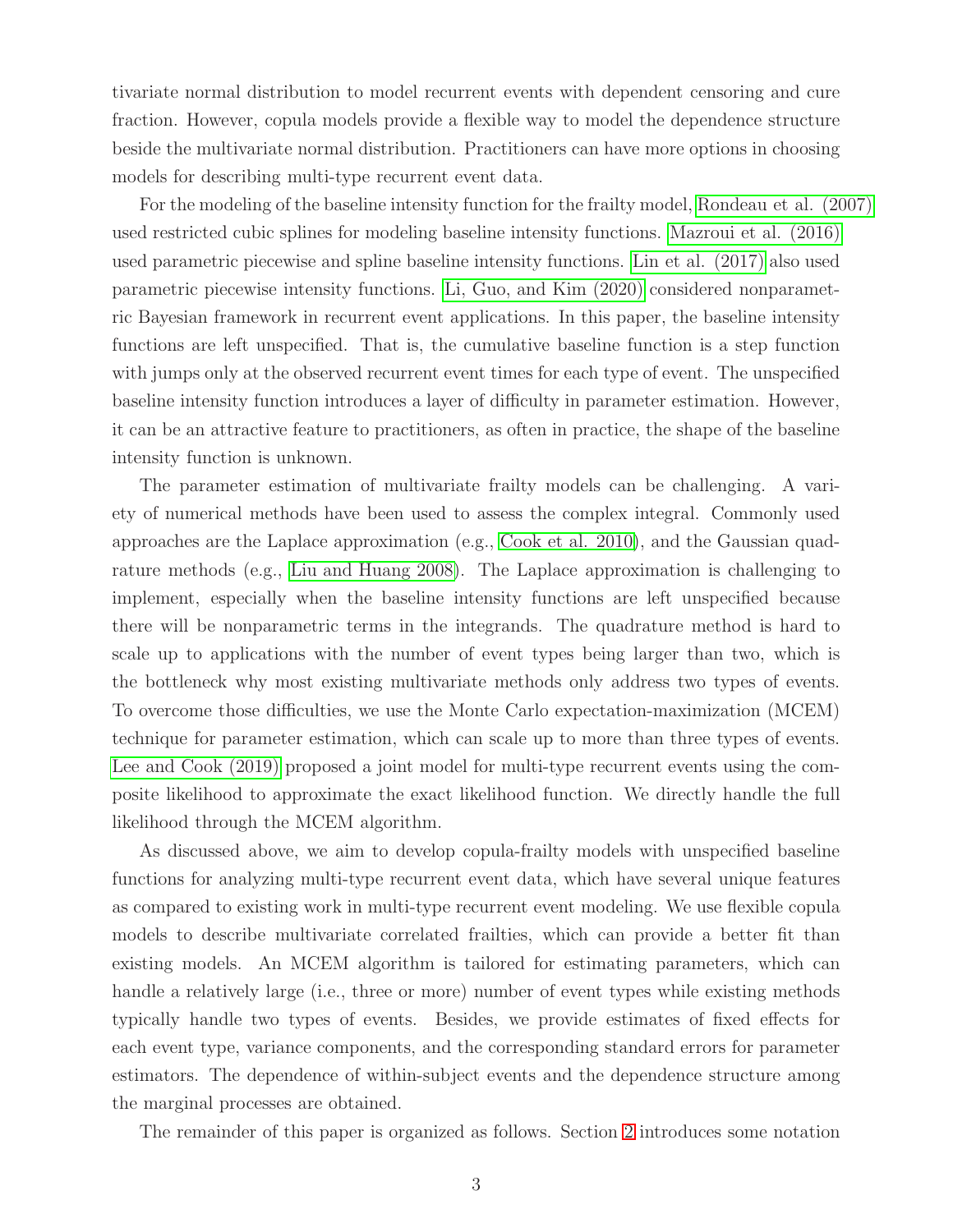for the data and models. Section [3](#page-4-0) introduces copula functions and marginal distributions. Section [4](#page-6-0) provides details on the estimation methods using the MCEM algorithms. Extensive simulation studies are conducted to evaluate the performance of the proposed methods in Section [5.](#page-10-0) Section [6](#page-16-0) presents an application to the skin cancer data. Section [7](#page-19-0) contains some conclusions and areas for future research.

# <span id="page-3-0"></span>2 Data Setup and Modeling

### 2.1 Data Setup

Let n be the number of subjects, and each subject is with a  $p \times 1$  vector of covariates  $\mathbf{x}_i = (x_{i1}, \ldots, x_{ip})'$ . Subject i is observed over the time interval  $[0, \tau_i]$ , where the time is measured from a defined starting point for that subject. Here  $\tau_i$  is the last follow-up time for subject  $i$ , which is the censoring time. Individuals may experience any of  $m$  different types of recurrent events. Let  $t_{ijk}$  be the  $k^{th}$  event time of event type j for subject i, where  $0 < t_{ijk} < \tau_i$ . For subject i, we record  $d_{ijk} = (t_{ijk}, 1, \mathbf{x}_i')', k = 1, \ldots, n_{ij}$ , where the "1" in  $d_{ijk}$  is an indicator for an event, and  $n_{ij}$  is the number of events of type j from subject *i*. We also include the censoring time information as  $d_{ij,(n_{ij}+1)} = (\tau_i, 0, \mathbf{x}_i')'$ , where the "0" is an indicator for the censoring time. We then organize our data into matrices. Let  $\mathbf{D}_{ij} = (d_{ij1}, \ldots, d_{ij,(n_{ij}+1)})'$  be the observed  $(n_{ij} + 1) \times (p + 2)$  data matrix of event type j for subject i, and  $D_i = (D'_{i1}, \ldots, D'_{im})'$  is used to represent the observed data for subject i over all m recurrent event types.

### 2.2 Multi-type Intensity Model

The counting processes are denoted by  $N_{ij}(t)$ ,  $i = 1, \ldots, n$ , and  $j = 1, \ldots, m$ . We use  $\Delta N_{ij}(t) = N_{ij}(t + \Delta t) - N_{ij}(t)$  to denote the number of events occurring in the interval  $[t, t + \Delta t)$ . The event history of subject i by time t is denoted as  $\mathcal{H}_i(t) = \{\boldsymbol{x}_i, N_{ij}(s), i =$  $1, \ldots, n, j = 1, \ldots, m, 0 \leq s < t$ . The intensity function of event type j for subject i can be expressed as,

$$
\lambda_{ij}[t|\mathcal{H}_i(t)] = \lim_{\Delta t \to \infty} \frac{\Pr[\Delta N_{ij}(t) = 1|\mathcal{H}_i(t)]}{\Delta t}
$$

We formulate the multivariate frailty model for intensity functions  $\lambda_{ij}(t_{ijk})$  of recurrent events as

<span id="page-3-1"></span>
$$
\lambda_{ij}(t_{ijk}|w_{ij}) = \lambda_{0j}(t_{ijk}) w_{ij} \exp(\mathbf{x}'_i \mathbf{\beta}_j), \qquad (1)
$$

.

where  $\lambda_{0j}(\cdot)$  is a nonparametric baseline intensity function for the event type j. We refer to the model in [\(1\)](#page-3-1) as the frailty model. Here,  $\beta_j = (\beta_{j1}, \ldots, \beta_{jp})'$  is a vector for the fixed effects associated with covariates  $x_i$  for event type j, and  $\exp(x_i' \beta_j)$  models the effect of covariate  $\boldsymbol{x}_i$ .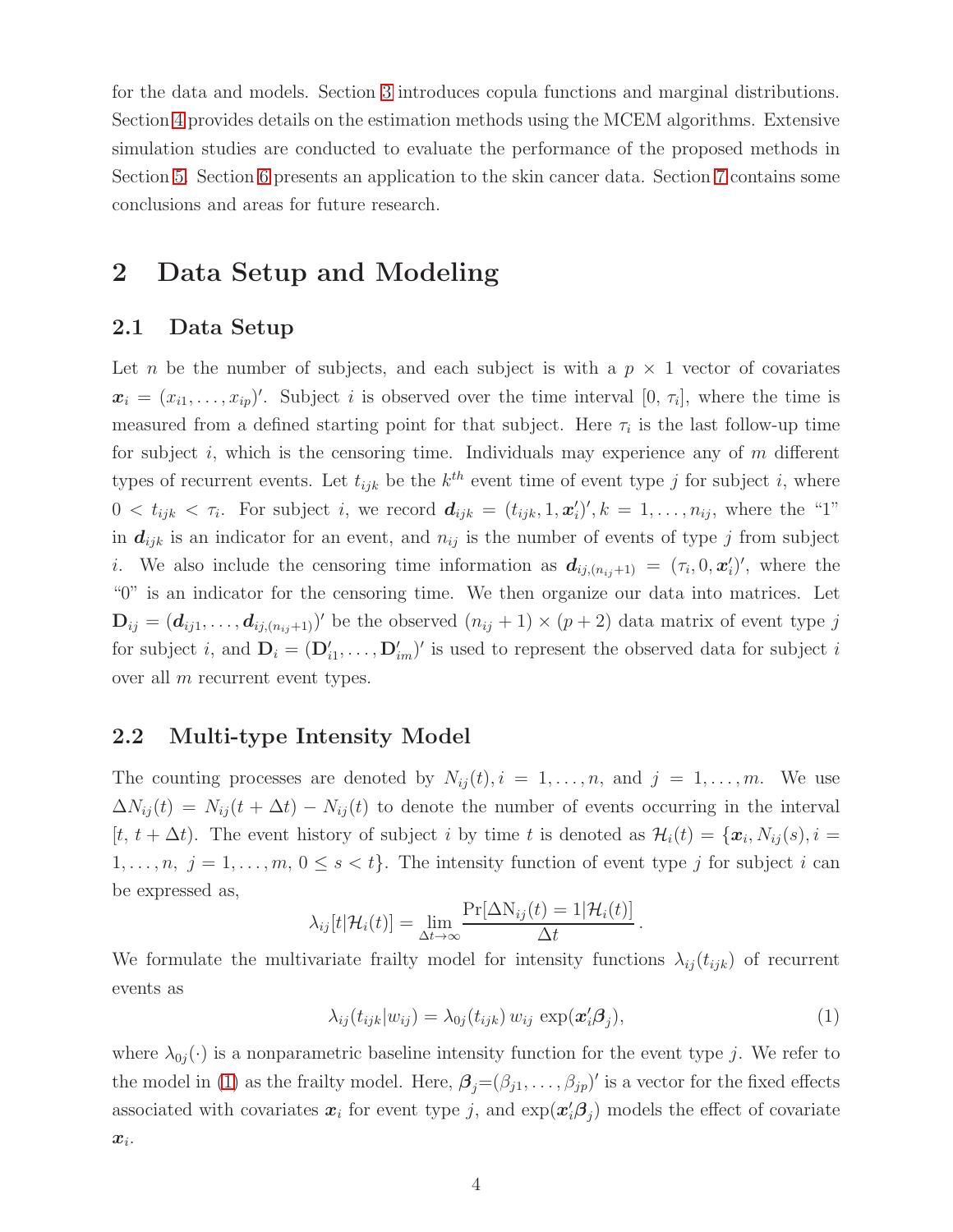Note that in [\(1\)](#page-3-1), we use an intensity-based model to describe recurrent events data, and we incorporate the effects of covariates through the term  $\exp(\mathbf{x}'_i \mathbf{\beta}_j)$ . As the intensity can be viewed as a measure of the risk for an individual to have events,  $\exp(\beta_{jl})$  gives the ratio of risks if there is one unit increase in the lth covariate given other covariates fixed. In this way,  $\exp(\beta_{il})$  is usually referred to as the relative risk.

We denote the subject-specific frailty for the  $j<sup>th</sup>$  event type by  $w_{ij}$ , and denote the subject-specific multivariate frailties by  $\mathbf{w}_i = (w_{i1}, \dots, w_{im})'$ . The frailties within subject i are correlated. Note that the regression parameter  $\beta_j$  has conditional interpretation due to the presence of the random variable  $w_{ij}$ . The baseline cumulative intensity function is defined as  $\Lambda_{0j}(t) = \int_0^t \lambda_{0j}(s) ds$ . The cumulative intensity function can be expressed as,

$$
\Lambda_{ij}(t) = \Lambda_{0ij}(t) w_{ij} \exp(\mathbf{x}'_i \mathbf{\beta}_j).
$$

The intensity function in [\(1\)](#page-3-1) can be rewritten as

<span id="page-4-1"></span>
$$
\lambda_{ij}(t_{ijk}|w_{ij}) = \lambda_{0j}(t_{ijk}) \exp(\mathbf{x}'_i \mathbf{\beta}_j + b_{ij}), \qquad (2)
$$

where  $b_{ij} = \log(w_{ij})$  is considered to be the random effect for the j<sup>th</sup> recurrent event type from the  $i<sup>th</sup>$  subject. We refer to the model in [\(2\)](#page-4-1) as the random effects model. Both the frailty and random effects models allow for correlations within subjects.

## <span id="page-4-0"></span>3 Copula Frailties/Random Effects Modeling

### 3.1 Modeling Multivariate Frailties

Copula functions (e.g., [Nelsen 1999\)](#page-23-6) are used to model unobserved multivariate frailties and multivariate random effects. That is to model the distribution of frailty vector  $w_i =$  $(w_1, \ldots, w_m)'$  and random effects vector  $\mathbf{b}_i = (b_1, \ldots, b_m)'$ . Although our description of the method, henceforward, mainly focuses on the frailty model in [\(1\)](#page-3-1), with some minor modifications, the methods can be applied to the random effects model in [\(2\)](#page-4-1).

In copula modeling, a transformation is made to each marginal variable,  $w_j$ , and then each transformed marginal variable follows a uniform $(0, 1)$  distribution. The dependence structure is expressed by a multivariate distribution on the transformed uniform random variables. The copula function  $C[F_1(w_1), \ldots, F_m(w_m)]$  is a joint distribution function such that the joint cumulative distribution function (cdf) can be expressed as

$$
F(w_1,\ldots,w_m)=C[F_1(w_1),\ldots,F_m(w_m)],
$$

with marginal distribution functions  $F_j(\cdot)$ . For simplicity, we denote  $u_j = F_j(w_j)$ . The copula density function is defined by

$$
c(u_1,\ldots,u_m)=\frac{\partial^m}{\partial u_1,\cdots,\partial u_m}C(u_1,\ldots,u_m).
$$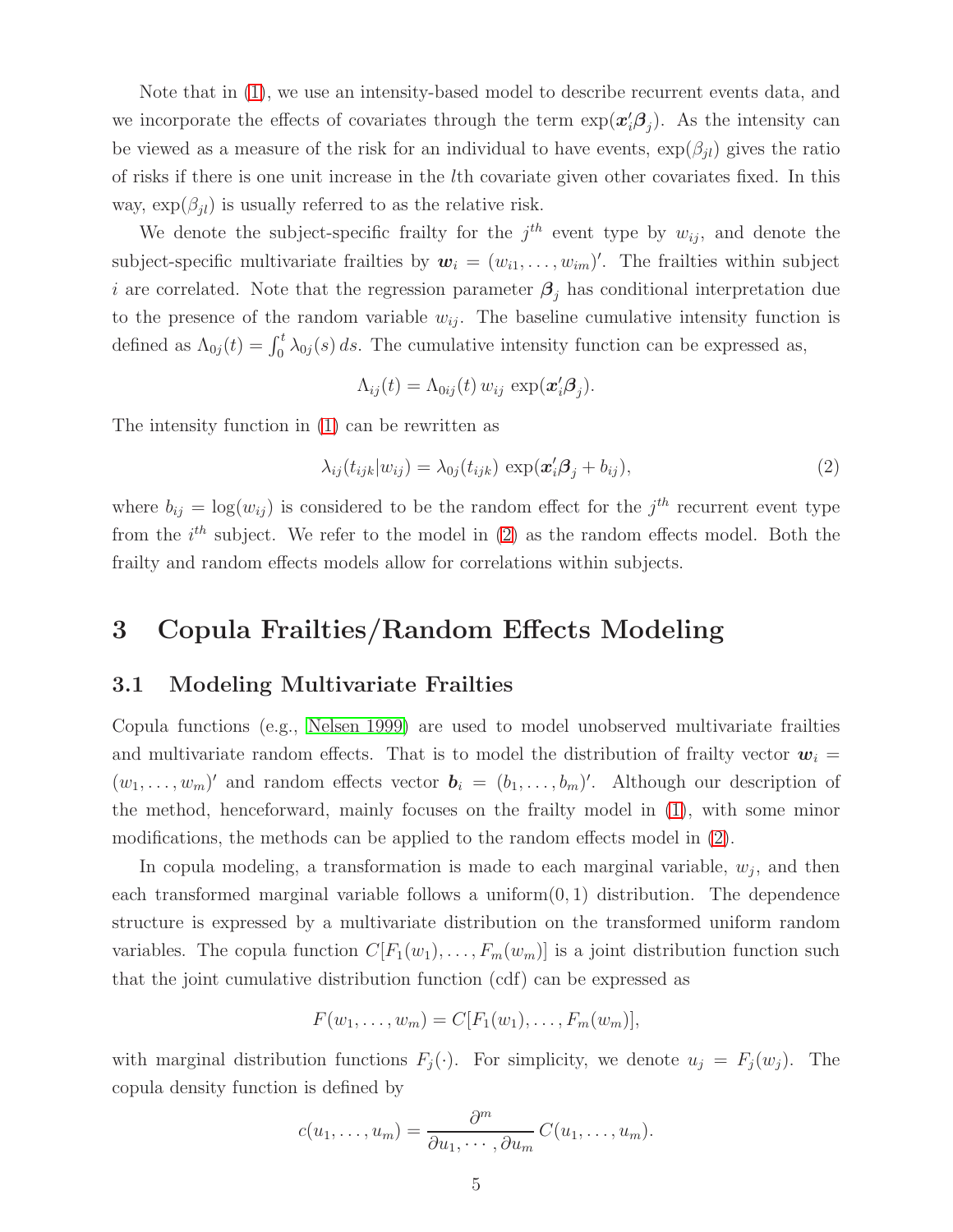The multivariate probability density function (pdf) of the frailty vector  $(w_1, \ldots, w_m)'$  is

<span id="page-5-0"></span>
$$
g(w_1, \ldots, w_m) = c(u_1, \ldots, u_m) \prod_{j=1}^m g_j(w_j).
$$
 (3)

The result in [\(3\)](#page-5-0) shows that it is always possible to specify a multivariate pdf  $g(w_1, \ldots, w_m)$ by specifying the marginal pdf  $g_j(w_j)$  and a copula density function  $c(\cdot)$ .

All information concerning dependence among marginals is contained in the association parameters. The two most frequently used copula families are the elliptical and Archimedean copulas, which can be conveniently used for modeling multivariate frailties. Some convenient distributions such as gamma and inverse Gaussian can be used to model marginal frailties, while symmetric distributions such as the normal can be used to model marginal random effects. We briefly introduce the Gaussian and Clayton copulas, and marginal distributions used in copula modeling in the following sections.

### 3.2 Gaussian and Clayton Copula

The multivariate Gaussian copula is given by

$$
C(u_1,\ldots,u_m)=\Phi_m\big[\Phi^{-1}(u_1),\ldots,\Phi^{-1}(u_m)\big],
$$

where  $\Phi_m(\cdot)$  and  $\Phi(\cdot)$  are the cdf of a multivariate normal distribution MVN(0,  $\mathbf{R}_m$ ) with a correlation matrix  $\mathbf{R}_m$ , and the standard univariate normal distribution  $N(0, 1)$ , respectively. The pdf of the normal copula is given by

$$
c(u_1,\ldots,u_m) = |\mathbf{R}_m|^{-\frac{1}{2}} \exp \left[-\frac{1}{2} \mathbf{q}'_i (\mathbf{R}_m^{-1} - \mathbf{I}_m) \mathbf{q}_i\right],
$$

where the correlation matrix  $\mathbf{R}_m$  has  $m(m-1)/2$  unique elements to parameterize the dependence of frailties. Here,  $\boldsymbol{u} = (u_1, \ldots, u_m)'$ ,  $\boldsymbol{q} = (q_1, \ldots, q_m)'$  is a vector of normal scores  $q_j = \Phi^{-1}(u_j)$ , and  $\boldsymbol{I}_m$  is the m-dimensional identity matrix. The multivariate pdf for the frailty can be obtained by  $g(w_1, \ldots, w_m)$  as in [\(3\)](#page-5-0).

The one-parameter Clayton copula with the generator function  $\psi(u_j) = u_j^{-\alpha} - 1$  (i.e.,  $\psi^{-1}(s) = (1 + s)^{-1/\alpha}$  has the following form,

$$
C(u_1, \ldots, u_m) = (u_1^{-\alpha} + \ldots + u_m^{-\alpha} - m + 1)^{-\frac{1}{\alpha}}, \alpha \ge 0.
$$

Here  $\alpha$  is the copula parameter that controls the degree of dependence. When  $\alpha = 0$ , there is no dependence, and when  $\alpha = \infty$  there is perfect dependence. The Kendall's tau can be used as a measurement for the association by  $\tau = \alpha/(\alpha + 2)$ , which takes values over the interval [0, 1]. The multivariate pdf for  $(w_1, \ldots, w_m)'$  based on a Clayton copula is

$$
g(w_1,\ldots,w_m)=(-\alpha)^m\left[\prod_{j=0}^{m-1}\left(-\frac{1}{\alpha}-j\right)\right]\left[\left(\sum_{j=1}^m u_j^{-\alpha}-m+1\right)^{-\frac{1}{\alpha}-m}\right]\left[\prod_{j=1}^m u_j^{-\alpha-1}g_j(w_j)\right].
$$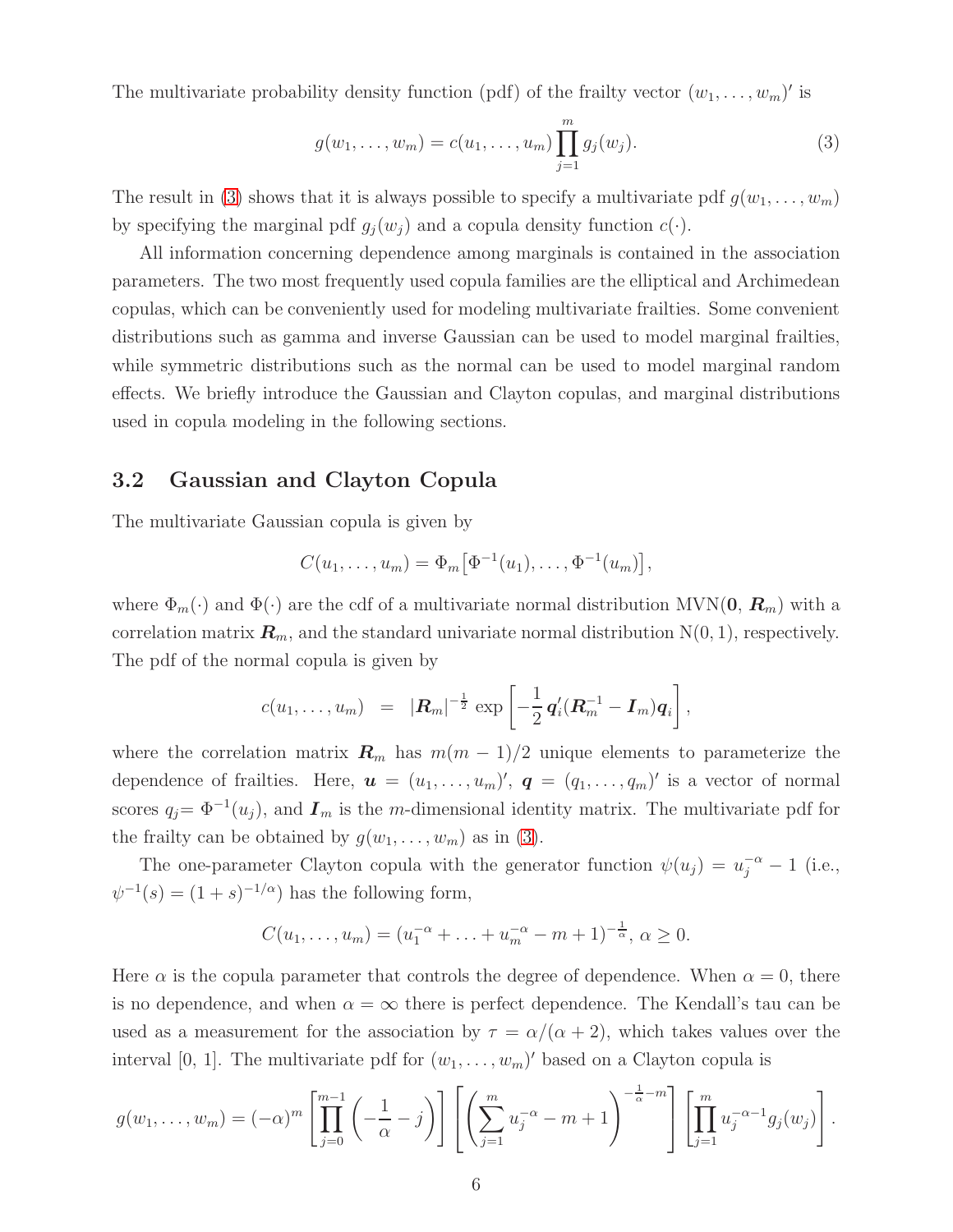### 3.3 Marginal Distributions

For the gamma frailty model, the frailty  $w_j$  is distributed with gamma $(1/\alpha_j, \alpha_j)$  with mean one and variance  $\alpha_j$ , and the pdf is

$$
g_j(w_j) = \frac{w_j^{(1/\alpha_j - 1)} \exp(-w_j/\alpha_j)}{\Gamma(1/\alpha_j)\alpha_j^{1/\alpha_j}}.
$$

For the lognormal frailty model,  $w_j = \exp(b_j)$ , and  $b_j \sim N(0, \alpha_j)$  is normally distributed with mean zero and variance  $\alpha_j$ . That is,  $w_j$  has the lognormal distribution. The mean and variance of the frailty are  $E(w_j) = \exp(\alpha_j/2)$  and  $Var(w_j) = \exp(\alpha_j)$ [ $\exp(\alpha_j) - 1$ ], respectively.

## <span id="page-6-0"></span>4 Statistical Inference

### 4.1 The Log-likelihood Function

Let  $\boldsymbol{\beta} = (\boldsymbol{\beta}_1^{\prime})$  $(1, \ldots, \beta'_m)'$  and  $\boldsymbol{\alpha} = (\alpha_1, \ldots, \alpha_m, \boldsymbol{\alpha}'_c)'$  be the parameter vectors. Here  $\boldsymbol{\alpha}_c$  denotes the parameter(s) in the copula function. For the Clayton copula,  $\alpha_c = \alpha$ . For the Gaussian copula,  $\alpha_c$  denotes the parameters in the correlation matrix  $R_m$ . The cumulative baseline function is specified as a step function with jumps only at the observed recurrent event times for each of the  $m$  types of events. The ordered distinct event times are denoted by  $t_{j(1)}, \ldots, t_{j(k_j)}$ , where  $k_j$  is the number of distinct event times from type  $j$  for all subjects. The corresponding baseline intensity functions can be represented as  $\boldsymbol{\lambda}_{0j} = \left\{ \lambda_{0j}[t_{j(1)}], \ldots, \lambda_{0j}[t_{j(k_j)}] \right\}'$ . We then denote the unspecified baseline intensity functions as  $\lambda_0 = (\lambda'_{01}, \ldots, \lambda'_{0m})'$ . The vector of unknown parameters to be estimated in the model is  $\boldsymbol{\xi} = (\boldsymbol{\beta}', \boldsymbol{\lambda}'_0)$  $_{0}^{\prime},$   $\boldsymbol{\alpha}^{\prime})^{\prime}.$ 

We denote the data for subject i by  $D_i$  and frailty terms by  $w_i$ . The multivariate pdf of the frailty terms  $w_i$  is  $g(w_i|\alpha) = g(w_{i1}, \ldots, w_{im})$ . Given data  $D_i$  and  $w_i$ , one can write down the  $i^{th}$  subject's contribution to the likelihood function as,

<span id="page-6-2"></span><span id="page-6-1"></span>
$$
L_i(\boldsymbol{\xi}, \boldsymbol{w}_i) = \prod_{j=1}^m \left[ \prod_{k=1}^{n_{ij}} \lambda_j(t_{ijk}) \right] \exp \left[ -\Lambda_j(\tau_i) \right] g(\boldsymbol{w}_i | \boldsymbol{\alpha}). \tag{4}
$$

By substituting  $\lambda_j(t_{ijk})$  and  $\Lambda_j(\tau_i)$  as in [\(1\)](#page-3-1) and taking the logarithm over all subjects, we can obtain the complete log-likelihood as  $\mathcal{L}(\boldsymbol{\xi}, \boldsymbol{w}) = \sum_{i=1}^n \log[L_i(\boldsymbol{\xi}, \boldsymbol{w}_i)]$ . In particular,

$$
\mathcal{L}(\boldsymbol{\xi}, \boldsymbol{w}) = \sum_{i=1}^{n} \sum_{j=1}^{m} \left( \sum_{k=1}^{n_{ij}} \left\{ \log \left[ \lambda_{0j}(t_{ijk}) \right] + \log(w_{ij}) + \boldsymbol{x}_{i}^{\prime} \boldsymbol{\beta}_{j} \right\} - \Lambda_{0j}(\tau_{i}) w_{ij} \exp(\boldsymbol{x}_{i}^{\prime} \boldsymbol{\beta}_{j}) \right) + \sum_{i=1}^{n} \log \left[ g(\boldsymbol{w}_{i} | \boldsymbol{\alpha}) \right],
$$
\n(5)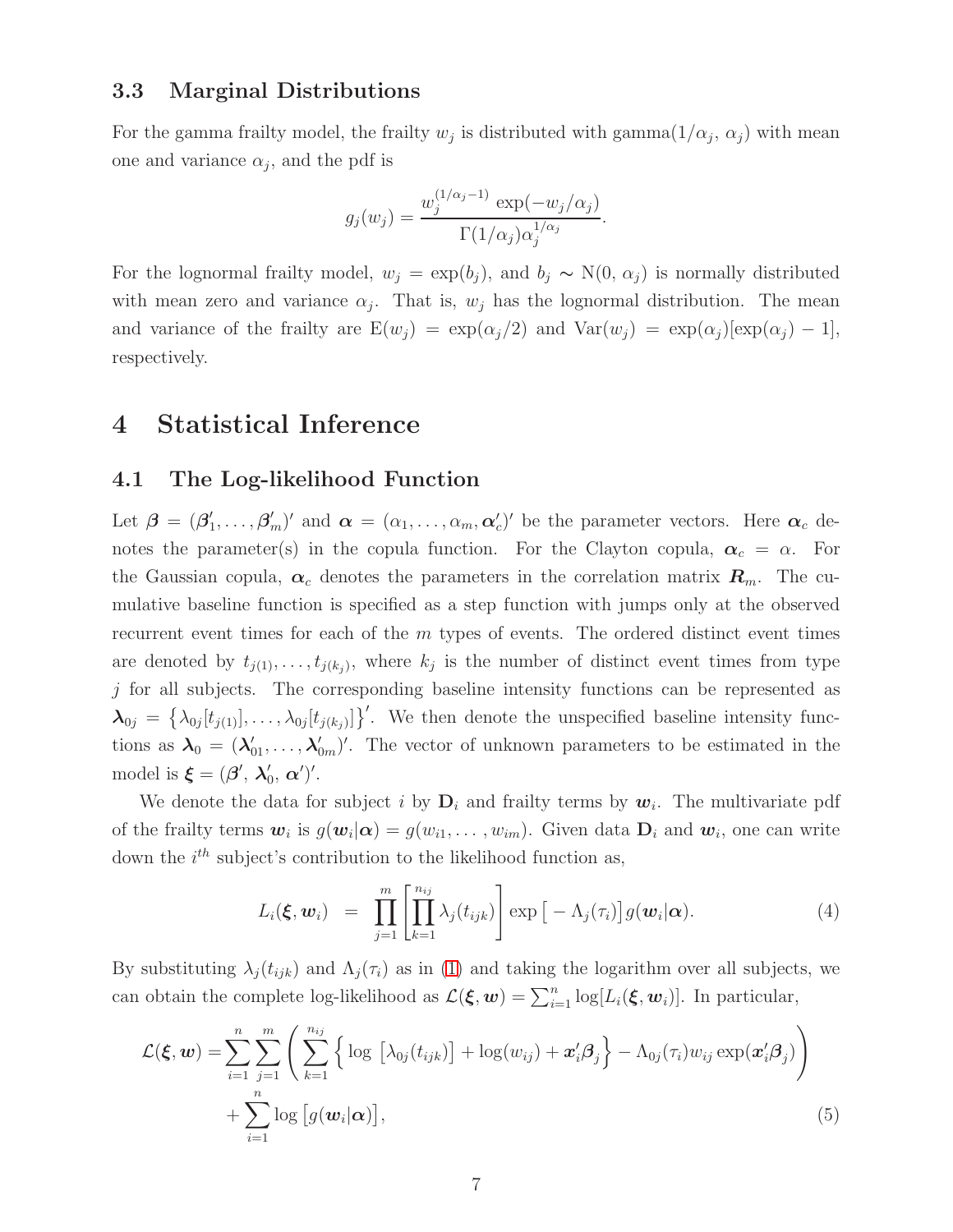where  $\mathbf{w} = (\mathbf{w}'_1, \dots, \mathbf{w}'_n)'$  is the frailty vector all over  $\mathbf{w}_i$ . The marginal likelihood of the observed data over all subjects is

<span id="page-7-0"></span>
$$
L(\boldsymbol{\xi}) = \prod_{i=1}^{n} \int_{\boldsymbol{w}_i} L_i(\boldsymbol{\xi}, \boldsymbol{w}_i) d\boldsymbol{w}_i.
$$
 (6)

In most cases, this integration does not have a closed-form expression. The likelihood func-tion in [\(6\)](#page-7-0) has two challenges in obtaining the inference of  $\xi$ . First, it depends on the high dimensional nonparametric baseline intensity function. Second, it is usually a multidimensional integration. We use the MCEM technique to overcome those two difficulties.

### 4.2 Monte Carlo EM Algorithm

In the MCEM algorithm, the expectation in the E-step is computed using Monte Carlo simulations. The MCEM algorithm includes two steps: the computing of conditional expectations for the log of the complete likelihood (E-step) and the maximization of the conditional expectations with respect to all parameters (M-step). With initial values, the algorithm does iterations between the two steps. As indicated in [Booth and Hobert](#page-21-2) (1999), the algorithm converges to a stationary point under certain regularity conditions.

#### 4.2.1 E-step

In the E-step, the pdf of  $w_i$  conditional on observed data is

<span id="page-7-1"></span>
$$
g_{\mathbf{w}_i|\mathbf{D}_i}(\mathbf{w}_i|\boldsymbol{\xi}) = g(\mathbf{w}_i|\boldsymbol{\xi}) = \frac{f(\mathbf{D}_i, \mathbf{w}_i)}{\int_{\mathbf{w}_i} f(\mathbf{D}_i, \mathbf{w}_i) d\mathbf{w}_i} = \frac{L_i(\boldsymbol{\xi}, \mathbf{w}_i)}{L_i(\boldsymbol{\xi})},
$$
(7)

where  $f(\mathbf{D}_i, \mathbf{w}_i)$  is the joint density of the data and frailty,  $L_i(\boldsymbol{\xi}, \mathbf{w}_i)$  is defined in [\(4\)](#page-6-1), and  $L_i(\xi)$  is the marginal likelihood for the i<sup>th</sup> subject. In the E-step, since there is no closed-form for the density  $g_{w_i|D_i}(w_i|\xi)$ , the Metropolis-Hastings algorithm is used to generate random samples of  $w_i$  with the conditional distribution in [\(7\)](#page-7-1). A description to the Metropolis-Hastings algorithm is given in Appendix [A.](#page-20-0) For each subject  $i$ , we generate random samples (after the burn-in and thinning)  $w_i^{(q)}$  $i^{(q)}$ ,  $q = 1, \ldots, n_s$ . Then the expectations of functions of  $w_i$  conditional on the observed data are computed by averaging of the  $n_s$  samples. That is,

$$
E(w_{ij}) = \frac{1}{n_s} \sum_{q=1}^{n_s} w_{ij}^{(q)},
$$
 and  $E[\log(w_{ij})] = \frac{1}{n_s} \sum_{q=1}^{n_s} [\log(w_{ij}^{(q)})].$ 

#### 4.2.2 M-step

The EM algorithm requires  $Q(\xi)$ , which is the expectation of the log-likelihood in [\(5\)](#page-6-2) conditional on all the data and current parameter estimates. In particular,  $Q(\boldsymbol{\xi})$  can be expressed as

$$
Q(\xi) = Q_1(\boldsymbol{\beta}, \boldsymbol{\lambda}_0) + Q_2(\boldsymbol{\alpha}),
$$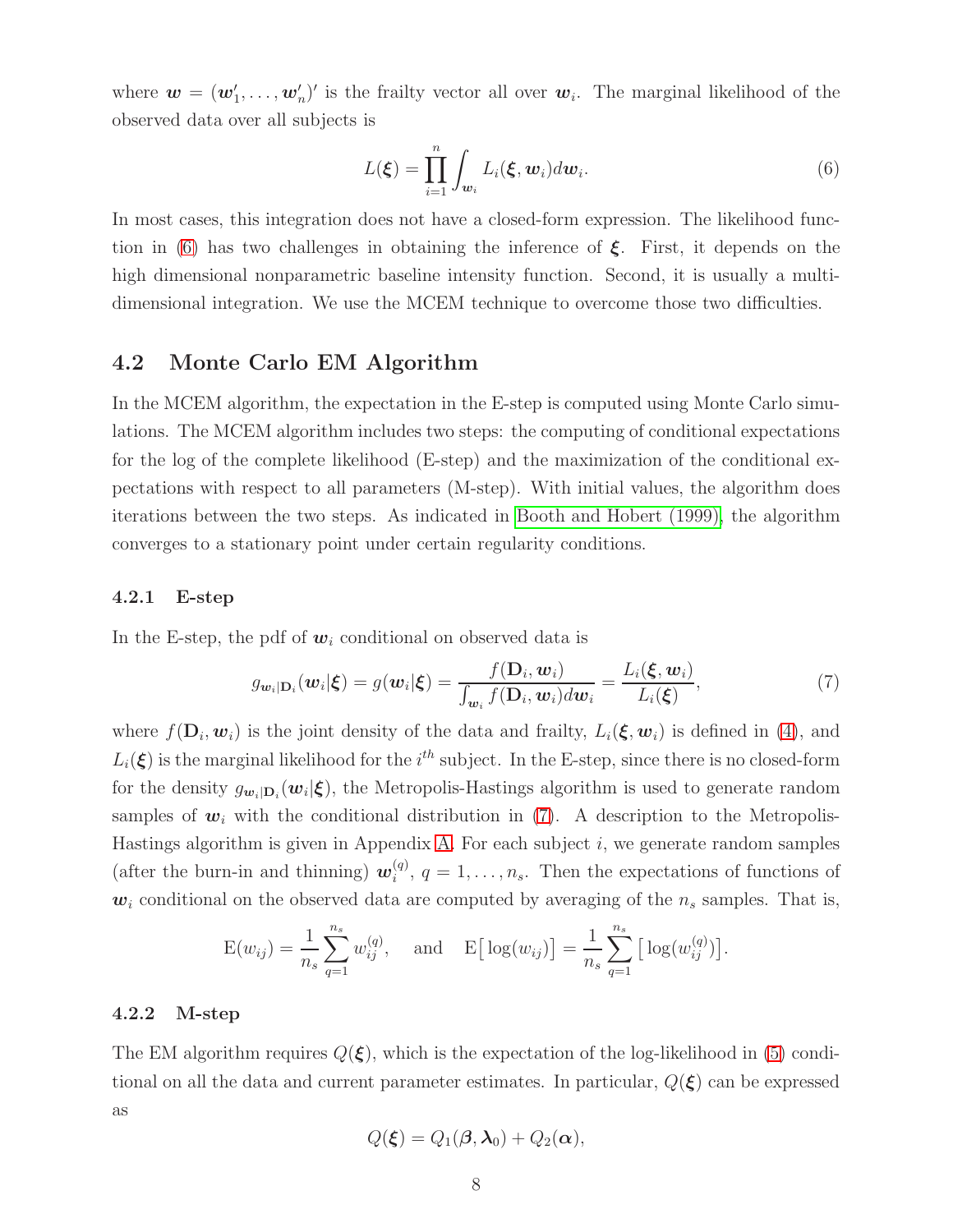where

$$
Q_1(\boldsymbol{\beta}, \boldsymbol{\lambda}_0) = \sum_{i=1}^n \sum_{j=1}^m \sum_{k=1}^{n_{ij}} \log[\lambda_{0j}(t_{ijk})] + \mathrm{E}[\log(w_{ij})] + \boldsymbol{x}_i' \boldsymbol{\beta}_j
$$
  

$$
- \sum_{i=1}^n \sum_{j=1}^m \Lambda_{0j}(\tau_i) \mathrm{E}(w_{ij}) \exp(\boldsymbol{x}_i' \boldsymbol{\beta}_j),
$$
 (8)

and  $Q_2(\boldsymbol{\alpha}) = \sum_{i=1}^n \mathrm{E}\{\log[g(\boldsymbol{w}_i|\boldsymbol{\alpha})]\}.$ 

The regression parameters are updated by maximizing the expected partial likelihood. In particular,

$$
E[\mathcal{L}_{partial}(\boldsymbol{\beta})] = \sum_{j=1}^{m} \sum_{l=1}^{k_j} \left\{ \boldsymbol{x}'_i \boldsymbol{\beta}_j + E[\log(w_{ij})] - \log \left[ \sum_{i \in R(t_{j(l)})} E(w_{ij}) \exp(\boldsymbol{x}'_i \boldsymbol{\beta}_j) \right] \right\}, \qquad (9)
$$

where  $R(t_{j(l)})$  is the at risk group of event type j at time  $t_{j(l)}$ . Note that the  $E[\mathcal{L}_{partial}(\beta)]$ function is separable for  $\beta_j$ 's. Thus the maximization of  $E[\mathcal{L}_{partial}(\beta)]$  can be done separable for each  $j$ , which can reduce the complexity of the optimization problem and allows for a relatively large number of types of events. The cumulative intensity functions  $\Lambda_{0i}(\cdot)$  for the recurrent events can be updated by

$$
\widehat{\Lambda}_{0j}(t) = \sum_{t_{j(l)} \le t} \frac{N_j(t_{j(l)})}{\sum_{i \in R(t_{j(l)})} \mathrm{E}(w_{ij}) \exp(\mathbf{x}'_i \mathbf{\beta}_j)},\tag{10}
$$

where  $N_j(t_{j(l)})$  is the total number of events of type j at time  $t_{j(l)}$ .

The estimation of copula parameter  $\alpha$  can be obtained by maximizing  $Q_2(\alpha)$ , where

$$
Q_2(\boldsymbol{\alpha}) = \mathbb{E} \left\{ \log[g(w_{i1}, \dots, w_{im})] \right\} = \mathbb{E} \left\{ \log \left[ c(u_{i1}, \dots, u_{im}) \prod_{j=1}^m g_j(w_{ij}) \right] \right\}
$$
  
=  $\mathbb{E} \left\{ \log[c(u_{i1}, \dots, u_{im})] \right\} + \sum_{j=1}^m \mathbb{E} \left\{ \log[g_j(w_{ij})] \right\} = Q_3(\boldsymbol{\alpha}_c) + \sum_{j=1}^m Q_4(\alpha_j).$ 

Here,  $Q_3(\alpha_c)$  and  $Q_4(\alpha_j)$  denote the expectation of the log-likelihood of the copula and the marginal distributions, respectively. The estimation of  $\alpha$  can be achieved by maximizing  $Q_2(\alpha)$ . In particular, the forms of the expected log-likelihood for Gaussian and Clayton copula with gamma marginals and their score equations are derived in Appendix B. For the estimation of the parameters in the copula function and marginal distributions, we apply a two-stage estimation method as commonly used in literature for copula models (e.g., [Joe and Xu 1996,](#page-22-10) and [Joe 2005\)](#page-22-11), which estimates the marginal distribution parameters  $\alpha_j$ 's in the first step by maximizing  $Q_4(\alpha_j)$ , and then estimates the copula association parameter  $\alpha_c$  by maximizing  $Q_3(\alpha_c)$  given  $\widehat{\alpha}_j$ 's. As a result, the first and second derivatives with respect to  $\alpha_j$  have been taken to the related likelihood  $Q_4(\alpha_j)$ , which is independent from  $Q_3(\alpha_c)$ .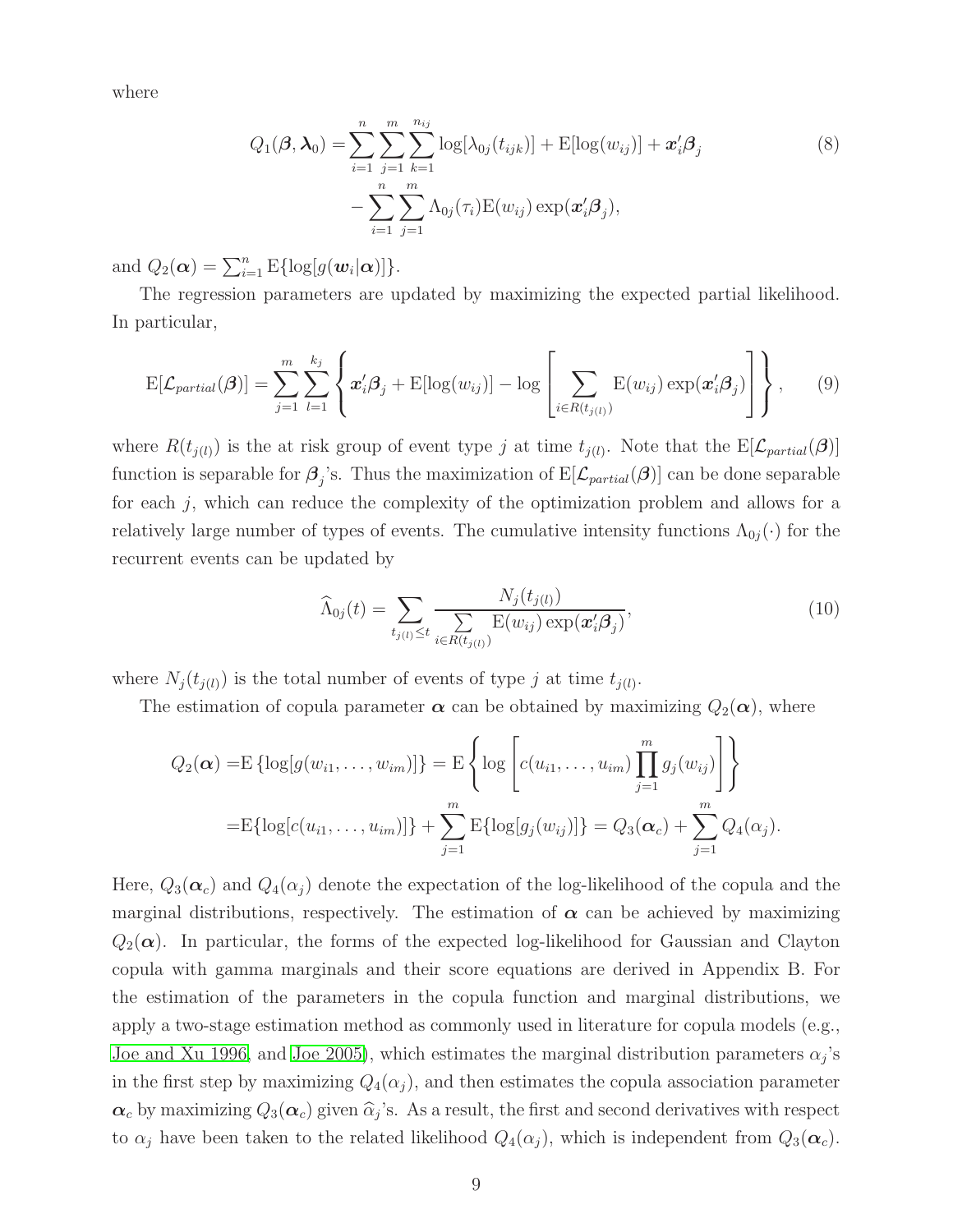- <span id="page-9-0"></span>1. Initialize  $\widehat{\boldsymbol{\xi}}^{(0)}$ . At iteration  $(s + 1)$ ,
- 2. E-step:
	- (a) Generate  $\mathbf{w} = (\mathbf{w}'_1, \dots, \mathbf{w}'_n)' \sim g_{\mathbf{w}_i|\mathbf{D}_i}(\mathbf{w}_i|\widehat{\boldsymbol{\xi}}^{(s)})$  via a Markov chain Monte Carlo (MCMC) algorithm.
	- (b) Compute the required conditional expectations  $E\left\{g_{\mathbf{w}_i|\mathbf{D}_i}[\mathbf{w}_i|\hat{\boldsymbol{\xi}}^{(s)}]\right\}$  of the frailty terms.
- 3. M-step: Maximize the expected complete log-likelihood  $Q(\boldsymbol{\xi})$  to obtain  $\widehat{\boldsymbol{\xi}}^{(s+1)}$ .
- 4. Repeat Steps 2 and 3 until the convergence is declared.

One advantage of the two-stage method is that it reduces the complexity of the optimization problem, allowing to estimate parameters for models with more than three types of events. As a summary, the MCEM algorithm is outlined in **Algorithm [1](#page-9-0)**.

The algorithm is stopped and the convergence is declared at the  $(s + 1)$ th step if

$$
\max_{d}\left(\Big|\frac{\widehat{\xi}_{d}^{(s+1)}-\widehat{\xi}_{d}^{(s)}}{\widehat{\xi}_{d}^{(s)}-\delta_{1}}\Big|\right)<\delta_{2},
$$

where the maximum is taken over all the coordinates of parameter vector  $\xi$ ,  $\xi_d$  is the  $d^{th}$ coordinate of  $\xi$ , and  $\delta_1$ ,  $\delta_2$  are pre-specified small values (e.g.,  $\delta_1 = 0.01$ ,  $\delta_2 = 0.003$ ) as suggested in [Booth and Hobert \(1999\).](#page-21-2) In practice, such criteria can be at the risk of terminating too early, as it may be obtained only because of Monte Carlo error in the updates. To avoid this implication, the algorithm is terminated after such criterion is achieved for three consecutive iterations. Graphical tools such as the trace plots can be used to check the convergence.

For the MCEM algorithm, the Louis formula [\(Louis 1982\)](#page-22-12) is needed to provide the information matrix,  $I(\hat{\xi})$ , which is given as follows,

$$
I(\hat{\boldsymbol{\xi}}) = \mathcal{E}\left(-\frac{\partial^2 \mathcal{L}}{\partial \boldsymbol{\xi} \partial \boldsymbol{\xi}'} \bigg| \boldsymbol{w}, \hat{\boldsymbol{\xi}}\right) - \mathcal{E}\left(\frac{\partial \mathcal{L}}{\partial \boldsymbol{\xi}} \frac{\partial \mathcal{L}}{\partial \boldsymbol{\xi}'} \bigg| \boldsymbol{w}, \hat{\boldsymbol{\xi}}\right).
$$
(11)

The expectations are computed by averaging over the terms involving samples from MCMC. Theorem 3 of [Parner et al. \(1998\)](#page-23-7) showed that the variance of  $\beta$ ,  $\hat{\alpha}$ , and  $\lambda_{0j}$  can be consistently estimated by using the discrete information matrix, which is the negative of the Hessian matrix. The negative Hessian matrix is obtained by taking second derivatives with respect to parameters ( $\beta$  and  $\alpha$ ) and the jumps  $\lambda_{0j}(t_{j(l)})$ .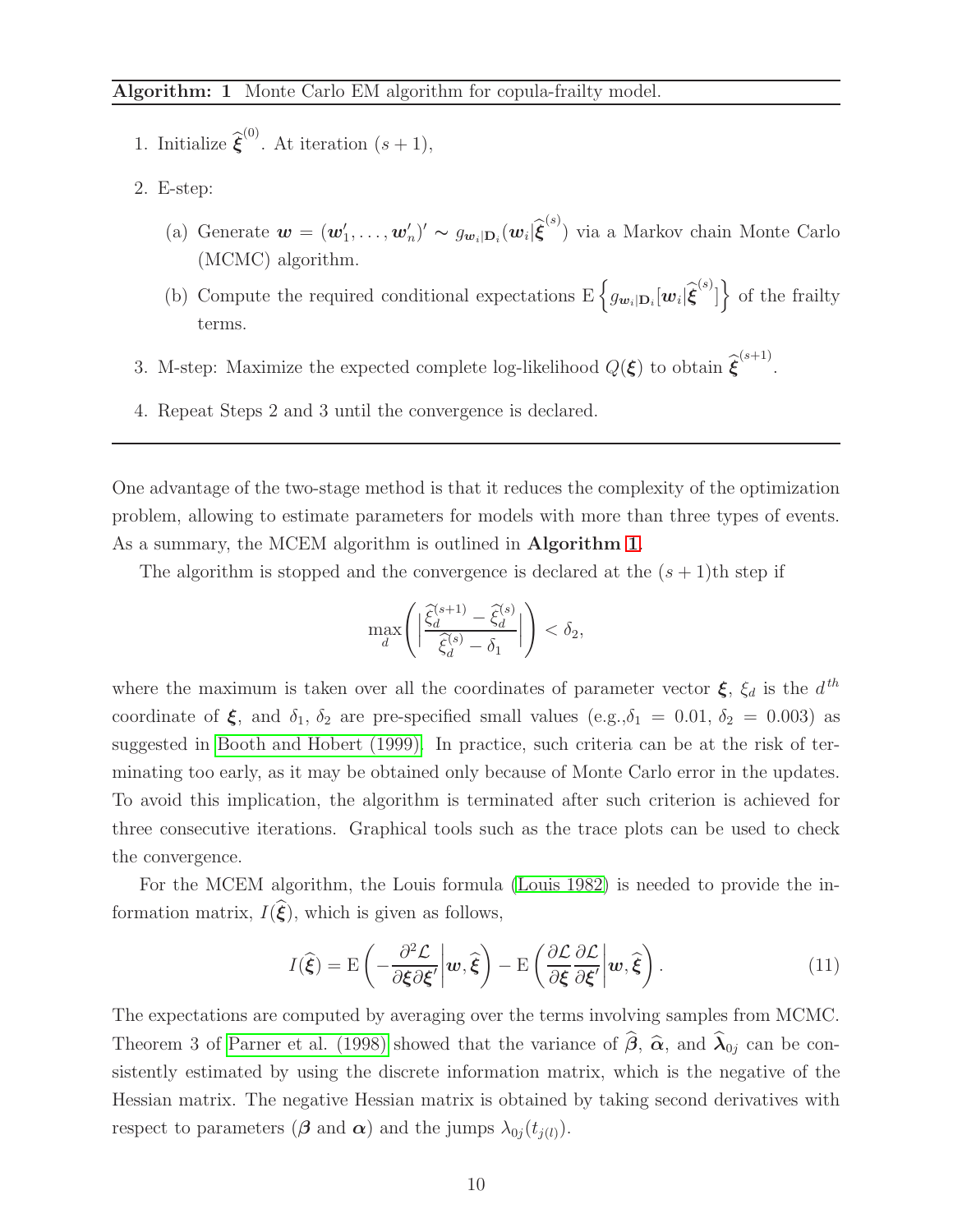# <span id="page-10-0"></span>5 Simulation Studies

In this section, we use extensive simulations to study the performance of the proposed methods.

### 5.1 Simulation Setting and Data Generation

Here we discuss our simulation settings. Table [1](#page-11-0) gives the list of copula functions and marginal distributions under consideration. Note that when the Gaussian (normal) distribution is used as the marginal distribution, it is more convenient to specify it in the random effects model. As shown in the table, we consider four distribution settings, namely, the Cg, CG, Gg, and GG models. We consider three types of events (i.e.,  $m = 3$ ) in the simulation, which is general enough to show the scalability of our methods. Our methods can be easily applied to cases where the number of event types is more than three, because of the separability of  $\beta_j$ 's in the partial likelihood function and the two-stage estimation method for the copula parameters.

We set the Clayton copula parameter to be 0.1, 1.333, and 8, which is equivalent to the Kendall's tau as 0.05, 0.4, and 0.8, respectively. For the Gaussian copula, there are three parameters we can set when  $m = 3$ . To simplify the setting, we set the correlation parameters to be identical. That is, we set  $\rho = \rho_{12} = \rho_{13} = \rho_{23}$ . In the simulation, the value of the Gaussian copula parameter is set as  $\rho = 0, 0.4$ , and 0.8 to achieve different degrees of correlation. Although we set the true values of the correlations to be identical, this is not a constraint on the parameter estimates. That is, we still estimate the three correlations (i.e.  $\rho_{12}, \rho_{13}$ , and  $\rho_{23}$ ) in the estimation procedure.

For the marginal distributions, we consider two choices, the gamma distribution and the Gaussian (normal) distribution. For the gamma distribution, it is typically used in the frailty model, that is  $w_{ij} \sim \Gamma(1/\alpha_j, \alpha_j)$ . For the Gaussian distribution, it is typically used in the random effects model, that is  $b_{ij} \sim N(0, \alpha_j)$ . We set  $\alpha_1 = \alpha_2 = \alpha_3 = 1$  in the simulation.

For simplicity, the true baseline hazard functions are set as  $\lambda_{0j}(t) = 1$ , The baseline hazard functions, however, are estimated nonparametrically. We consider the treatment variable as the covariate (i.e., we set 0 as the placebo and 1 as the treatment) for simplicity for not losing insights. Our estimation method is general and works for the situation that  $x_i$  is a vector. The effects of covariate are  $\beta_1 = 1, \beta_2 = 0.8$ , and  $\beta_3 = 0.4$  for different types of events. We carry out simulation studies for sample size  $n = 200$  and 400 subjects. Between 29% and 33% of the simulated subjects were censored without developing events of any types. For each setting, 1000 simulated samples were generated to calculate the results. All computing for the simulation studies was conducted in R.

In summary, we use the following steps to generate the multi-type recurrent event data.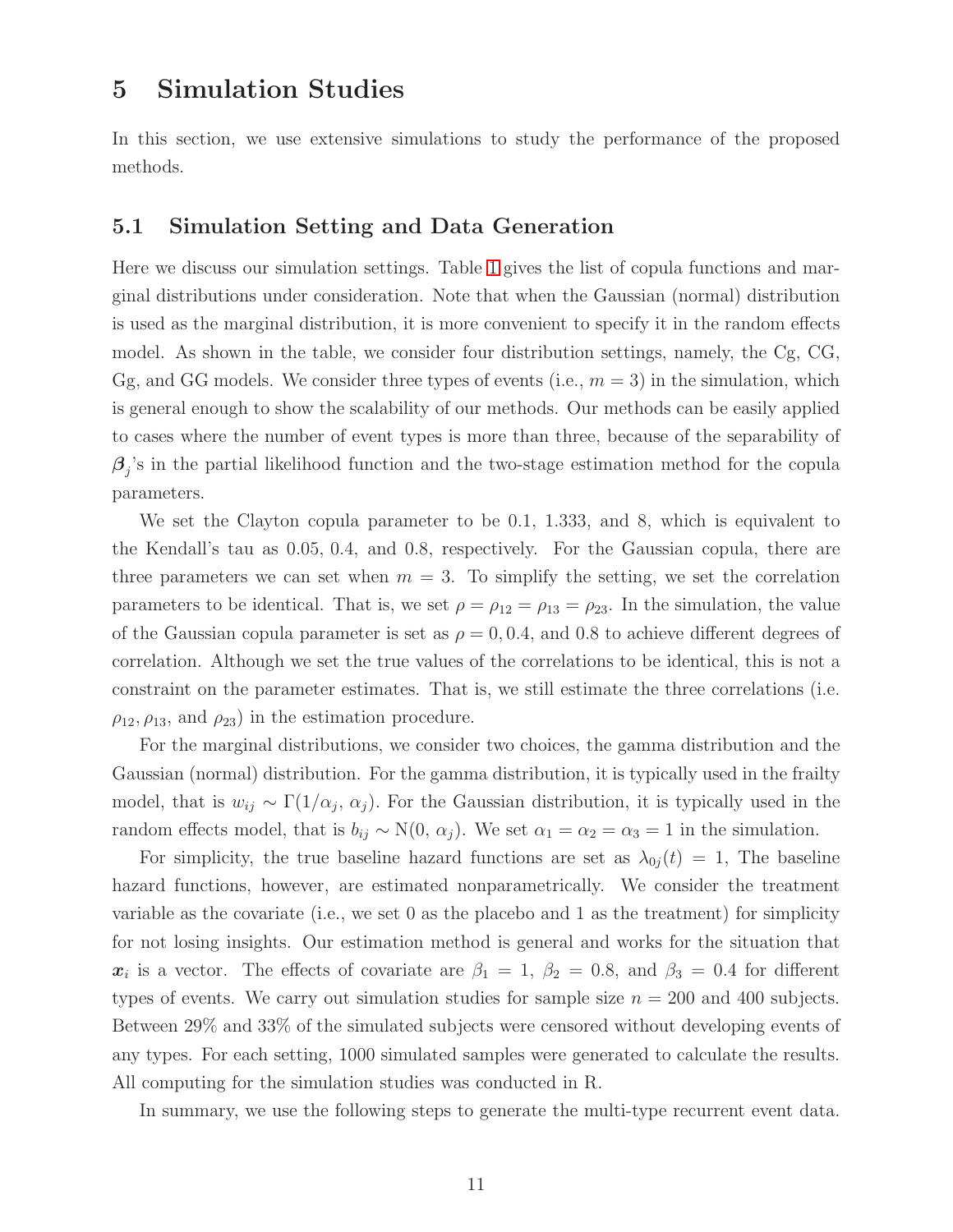| Model Label | Copula Function | Marginal Distribution  |
|-------------|-----------------|------------------------|
| Сg          | Clayton         | gamma frailty          |
| CG          | Clayton         | Gaussian random effect |
| Gg          | Gaussian        | gamma frailty          |
| GG 1        | Gaussian        | Gaussian random effect |

<span id="page-11-0"></span>Table 1: List of copula functions and marginal distributions under consideration. Note that when the Gaussian (normal) distribution is used as the marginal distribution, it is more convenient to specify it in the random effects model.

- 1. For subject i, where  $i = 1, \ldots, n$ , we generate the frailty  $w_i$  (or the random effect  $b_i$ ) according to the chosen copula model.
- 2. The subjects are randomly assigned to the treatment group with equal probability.
- 3. The maximum follow up time was set at  $C = 1$ ,  $i = 1, \dots, n$ .
- 4. Set  $\tau_i$  as the censored time for subject  $i^{th}$ , where  $\tau_i = \min\{C_i^*, C\}$  and the random censoring time  $C_i^*$  is assumed to be exponentially distributed with rate 0.5.
- 5. For each event type j, generate gap times  $z_{ijl}$  from the exponential distribution with  $\lambda_{0j}(t) = 1$ . The rate parameter is set as  $[\lambda_{0j}(t)w_{ij} \exp(\mathbf{x}_i'\mathbf{\beta}_j)]^{-1}$  for the model in [\(1\)](#page-3-1), and is set as  $[\lambda_{0j}(t) \exp(\mathbf{x}'_i \boldsymbol{\beta}_j + b_{ij})]^{-1}$  for the model in [\(2\)](#page-4-1).
- 6. Set  $y_{ijk} = \sum_{l=1}^{n_{ij}} z_{ijl}$  and let the event time be  $t_{ijk} = \min\{\tau_i, y_{ijk}\}\$ , with the first start time set to be zero.

### 5.2 Simulation Results

In the simulation results, the bias is measured as the mean of the parameter estimates (based on 1000 repeats) minus the true value, and the variance is the sampling variance of the parameter estimates. The MSE represents the empirical mean squared errors of the corresponding parameter estimates over all 1000 repeats. We also compute the empirical coverage probabilities (CP) of the corresponding 95% confidence intervals. Tables [2,](#page-12-0) [3,](#page-13-0) [4,](#page-14-0) and [5](#page-15-0) present the simulation results for the Cg, CG, Gg, and GG models, respectively.

We focus on discussing the results in Table [2](#page-12-0) first. From the results in Table [2,](#page-12-0) we observe the following:

1. As expected, the MSE of all parameter estimates is generally decreasing as the number of subjects increases. A similar pattern is observed for the bias and the variance as we increase the number of subjects.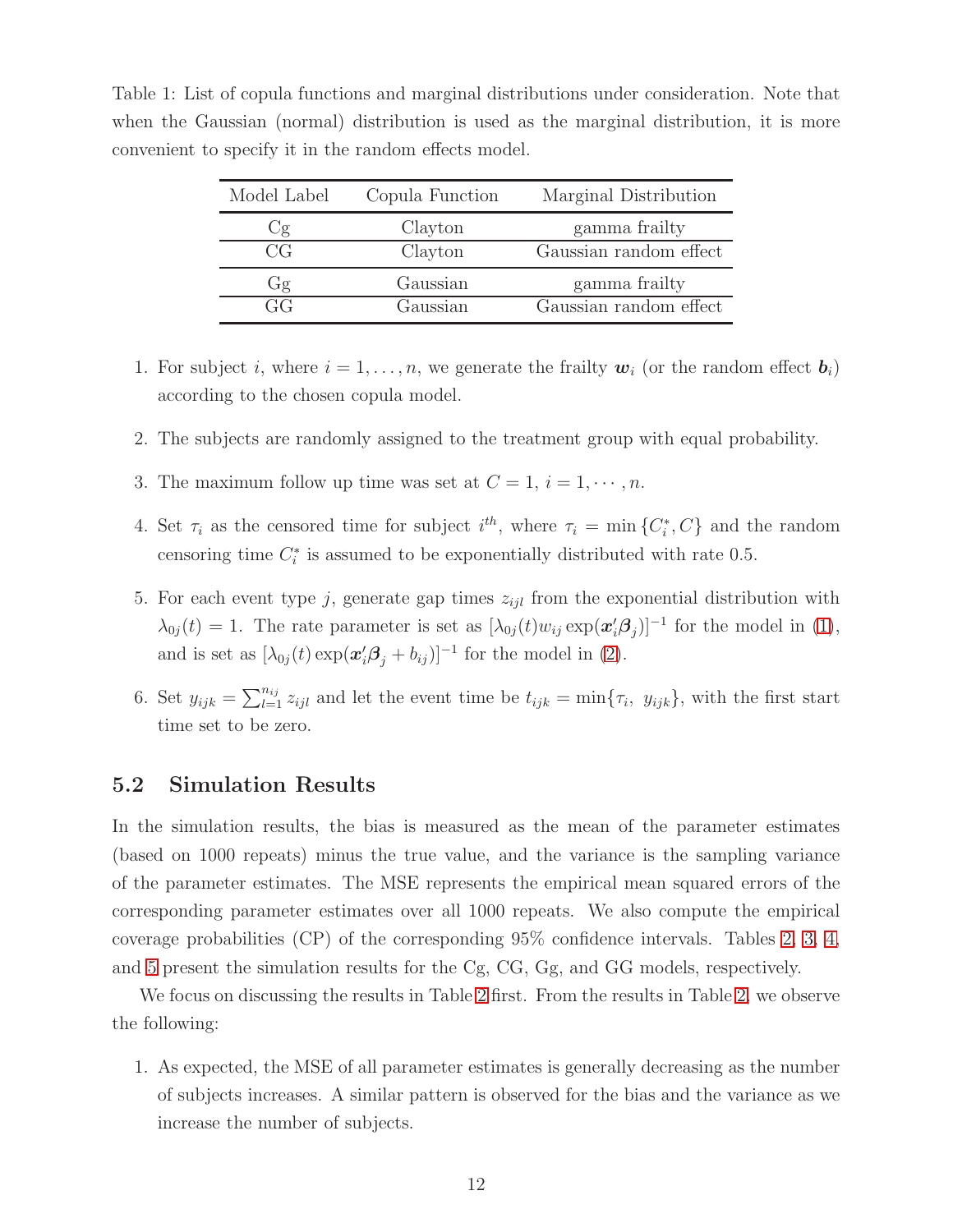| Param.          | Value        | Mean  |       | <b>Bias</b> |             | Var   |       | <b>MSE</b> |       | $\mathrm{CP}$ |       |  |
|-----------------|--------------|-------|-------|-------------|-------------|-------|-------|------------|-------|---------------|-------|--|
| $#$ of subjects |              | 200   | 400   | 200         | 400         | 200   | 400   | 200        | 400   | 200           | 400   |  |
|                 | Setting I    |       |       |             |             |       |       |            |       |               |       |  |
| $\beta_1$       | $\mathbf{1}$ | 0.959 | 1.047 | $-0.041$    | 0.047       | 0.120 | 0.003 | 0.122      | 0.005 | 0.964         | 0.951 |  |
| $\beta_2$       | 0.8          | 0.869 | 0.795 | 0.069       | $-0.005$    | 0.116 | 0.074 | 0.121      | 0.074 | 0.939         | 0.943 |  |
| $\beta_3$       | 0.4          | 0.449 | 0.449 | 0.049       | 0.049       | 0.099 | 0.057 | 0.101      | 0.060 | 0.941         | 0.945 |  |
| $\alpha_1$      | 1            | 0.951 | 0.963 | $-0.049$    | $-0.037$    | 0.090 | 0.060 | 0.092      | 0.061 | 0.933         | 0.953 |  |
| $\alpha_2$      | $\mathbf{1}$ | 0.978 | 0.977 | $-0.022$    | $-0.023$    | 0.082 | 0.039 | 0.083      | 0.039 | 0.962         | 0.941 |  |
| $\alpha_3$      | $\mathbf{1}$ | 0.975 | 0.960 | $-0.025$    | $-0.040$    | 0.096 | 0.020 | 0.096      | 0.021 | 0.941         | 0.942 |  |
| $\alpha$        | 0.1          | 0.217 | 0.106 | 0.117       | 0.006       | 0.107 | 0.026 | 0.121      | 0.026 | 0.920         | 0.934 |  |
|                 | Setting II   |       |       |             |             |       |       |            |       |               |       |  |
| $\beta_1$       | $\mathbf{1}$ | 1.002 | 1.011 | 0.002       | 0.011       | 0.126 | 0.092 | 0.126      | 0.092 | 0.933         | 0.949 |  |
| $\beta_2$       | 0.8          | 0.812 | 0.842 | 0.012       | 0.042       | 0.125 | 0.038 | 0.125      | 0.040 | 0.937         | 0.946 |  |
| $\beta_3$       | 0.4          | 0.426 | 0.433 | 0.026       | 0.033       | 0.058 | 0.028 | 0.059      | 0.029 | 0.943         | 0.945 |  |
| $\alpha_1$      | 1            | 0.998 | 0.980 | $-0.002$    | $-0.020$    | 0.088 | 0.042 | 0.088      | 0.042 | 0.932         | 0.948 |  |
| $\alpha_2$      | 1            | 1.006 | 0.976 | 0.006       | $-0.024$    | 0.118 | 0.087 | 0.118      | 0.088 | 0.943         | 0.951 |  |
| $\alpha_3$      | $\mathbf{1}$ | 1.011 | 1.045 | 0.011       | 0.045       | 0.037 | 0.032 | 0.037      | 0.034 | 0.945         | 0.949 |  |
| $\alpha$        | 1.333        | 1.370 | 1.406 | 0.037       | 0.073       | 0.026 | 0.023 | 0.027      | 0.029 | 0.945         | 0.946 |  |
|                 |              |       |       |             | Setting III |       |       |            |       |               |       |  |
| $\beta_1$       | $\mathbf{1}$ | 1.057 | 0.970 | 0.057       | $-0.030$    | 0.102 | 0.052 | 0.105      | 0.053 | 0.939         | 0.956 |  |
| $\beta_2$       | 0.8          | 0.830 | 0.777 | 0.030       | $-0.023$    | 0.016 | 0.009 | 0.017      | 0.010 | 0.941         | 0.947 |  |
| $\beta_3$       | 0.4          | 0.461 | 0.439 | 0.061       | 0.039       | 0.063 | 0.032 | 0.067      | 0.033 | 0.946         | 0.949 |  |
| $\alpha_1$      | $\mathbf{1}$ | 0.972 | 1.047 | $-0.028$    | 0.047       | 0.136 | 0.093 | 0.137      | 0.095 | 0.947         | 0.954 |  |
| $\alpha_2$      | $\mathbf{1}$ | 1.039 | 0.970 | 0.039       | $-0.030$    | 0.093 | 0.062 | 0.094      | 0.063 | 0.956         | 0.956 |  |
| $\alpha_3$      | $\mathbf 1$  | 0.952 | 1.024 | $-0.048$    | 0.024       | 0.092 | 0.025 | 0.094      | 0.026 | 0.941         | 0.951 |  |
| $\alpha$        | 8            | 8.736 | 7.719 | 0.736       | $-0.281$    | 0.078 | 0.026 | 0.620      | 0.105 | 0.936         | 0.943 |  |

<span id="page-12-0"></span>Table 2: Empirical results from simulation studies examining the properties of the estimators of treatment effects, variances, and copula parameter for the Cg model (i.e., Clayton copula with gamma marginal distribution.)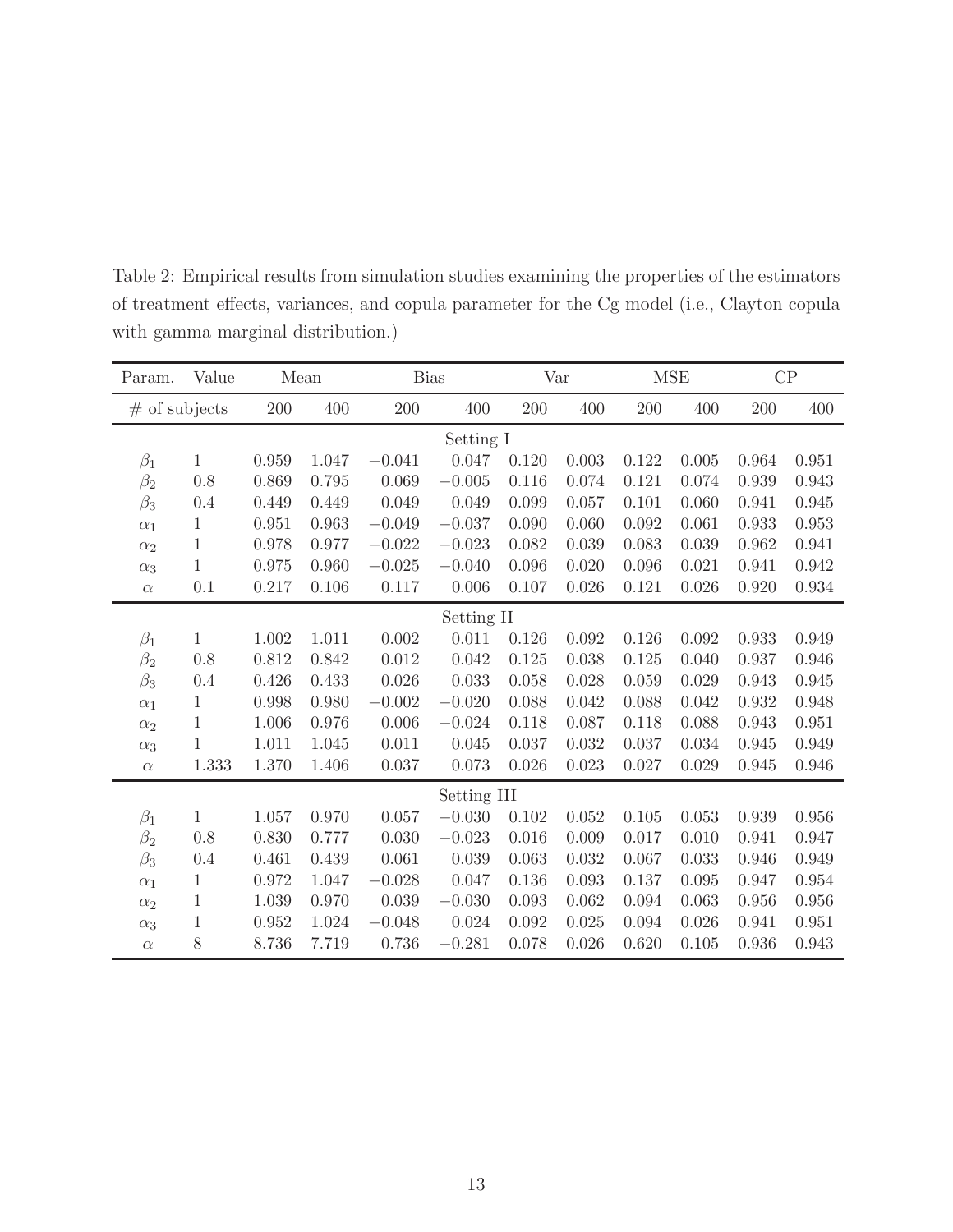| Param.          | Value        | Mean  |       | <b>Bias</b> |             | Var   |       | <b>MSE</b> |       |       | CP    |
|-----------------|--------------|-------|-------|-------------|-------------|-------|-------|------------|-------|-------|-------|
| $#$ of subjects |              | 200   | 400   | 200         | 400         | 200   | 400   | 200        | 400   | 200   | 400   |
|                 | Setting I    |       |       |             |             |       |       |            |       |       |       |
| $\beta_1$       | 1            | 0.963 | 1.048 | $-0.037$    | 0.048       | 0.105 | 0.050 | 0.106      | 0.052 | 0.939 | 0.946 |
| $\beta_2$       | 0.8          | 0.791 | 0.845 | $-0.009$    | 0.045       | 0.118 | 0.070 | 0.118      | 0.072 | 0.943 | 0.949 |
| $\beta_3$       | 0.4          | 0.424 | 0.424 | 0.024       | 0.024       | 0.094 | 0.020 | 0.094      | 0.021 | 0.968 | 0.953 |
| $\alpha_1$      | 1            | 0.961 | 0.977 | $-0.039$    | $-0.023$    | 0.093 | 0.087 | 0.095      | 0.087 | 0.969 | 0.948 |
| $\alpha_2$      | $\mathbf 1$  | 1.053 | 0.967 | 0.053       | $-0.033$    | 0.090 | 0.008 | 0.092      | 0.009 | 0.949 | 0.950 |
| $\alpha_3$      | 1            | 0.961 | 0.961 | $-0.039$    | $-0.039$    | 0.082 | 0.064 | 0.083      | 0.065 | 0.930 | 0.946 |
| $\alpha$        | 0.1          | 0.131 | 0.113 | 0.031       | 0.013       | 0.097 | 0.038 | 0.098      | 0.038 | 0.946 | 0.944 |
|                 | Setting II   |       |       |             |             |       |       |            |       |       |       |
| $\beta_1$       | $\mathbf{1}$ | 1.068 | 0.981 | 0.068       | $-0.019$    | 0.132 | 0.031 | 0.136      | 0.032 | 0.940 | 0.946 |
| $\beta_2$       | 0.8          | 0.790 | 0.827 | $-0.010$    | 0.027       | 0.127 | 0.035 | 0.127      | 0.035 | 0.950 | 0.953 |
| $\beta_3$       | 0.4          | 0.432 | 0.429 | $\,0.032\,$ | 0.029       | 0.082 | 0.038 | 0.083      | 0.038 | 0.950 | 0.951 |
| $\alpha_1$      | $\mathbf{1}$ | 0.931 | 0.971 | $-0.069$    | $-0.039$    | 0.082 | 0.028 | 0.087      | 0.030 | 0.935 | 0.957 |
| $\alpha_2$      | 1            | 0.984 | 0.952 | $-0.016$    | $-0.048$    | 0.093 | 0.079 | 0.094      | 0.082 | 0.955 | 0.965 |
| $\alpha_3$      | $\mathbf 1$  | 0.957 | 0.970 | $-0.043$    | $-0.030$    | 0.059 | 0.014 | 0.061      | 0.015 | 0.949 | 0.951 |
| $\alpha$        | 1.333        | 1.557 | 1.484 | 0.224       | 0.151       | 0.049 | 0.027 | 0.099      | 0.050 | 0.941 | 0.945 |
|                 |              |       |       |             | Setting III |       |       |            |       |       |       |
| $\beta_1$       | $\mathbf 1$  | 1.059 | 1.018 | 0.059       | 0.018       | 0.122 | 0.051 | 0.125      | 0.051 | 0.940 | 0.951 |
| $\beta_2$       | 0.8          | 0.814 | 0.823 | 0.014       | 0.023       | 0.123 | 0.044 | 0.123      | 0.045 | 0.945 | 0.959 |
| $\beta_3$       | 0.4          | 0.420 | 0.430 | 0.020       | 0.030       | 0.107 | 0.017 | 0.108      | 0.018 | 0.944 | 0.954 |
| $\alpha_1$      | 1            | 1.012 | 1.048 | 0.012       | 0.048       | 0.134 | 0.102 | 0.134      | 0.104 | 0.931 | 0.960 |
| $\alpha_2$      | $\mathbf{1}$ | 0.987 | 0.978 | $-0.013$    | $-0.022$    | 0.129 | 0.057 | 0.129      | 0.058 | 0.933 | 0.953 |
| $\alpha_3$      | 1            | 0.939 | 1.046 | $-0.061$    | 0.046       | 0.114 | 0.095 | 0.118      | 0.097 | 0.954 | 0.955 |
| $\alpha$        | 8            | 7.004 | 8.278 | $-0.996$    | 0.278       | 0.101 | 0.124 | 1.093      | 0.201 | 0.938 | 0.947 |

<span id="page-13-0"></span>Table 3: Empirical results from simulation studies examining the properties of the estimators of treatment effects, variances, and copula parameter for the CG model (i.e., Clayton copula with Gaussian marginal distributions).

- 2. Higher correlations cases of frailties tend to have a higher MSE for the variance components and the copula parameter. However, the MSE of the regression coefficients is not affected by the increase of the association parameter.
- 3. The performance of the CP is around the 0.95 nominal level, and it is getting closer to 0.95 when the number of subjects increases. A slight bias is noted for the estimate of copula parameter with improvements for cases with a larger number of subjects.

For the additional simulation results for the CG, Gg, and GG models, similar conclusions can be reached for those three cases with negligible bias for the estimator of the copula parameter and the CP of the intervals. In summary, the simulation results show that our procedure works well in terms of parameter estimation and statistical inference.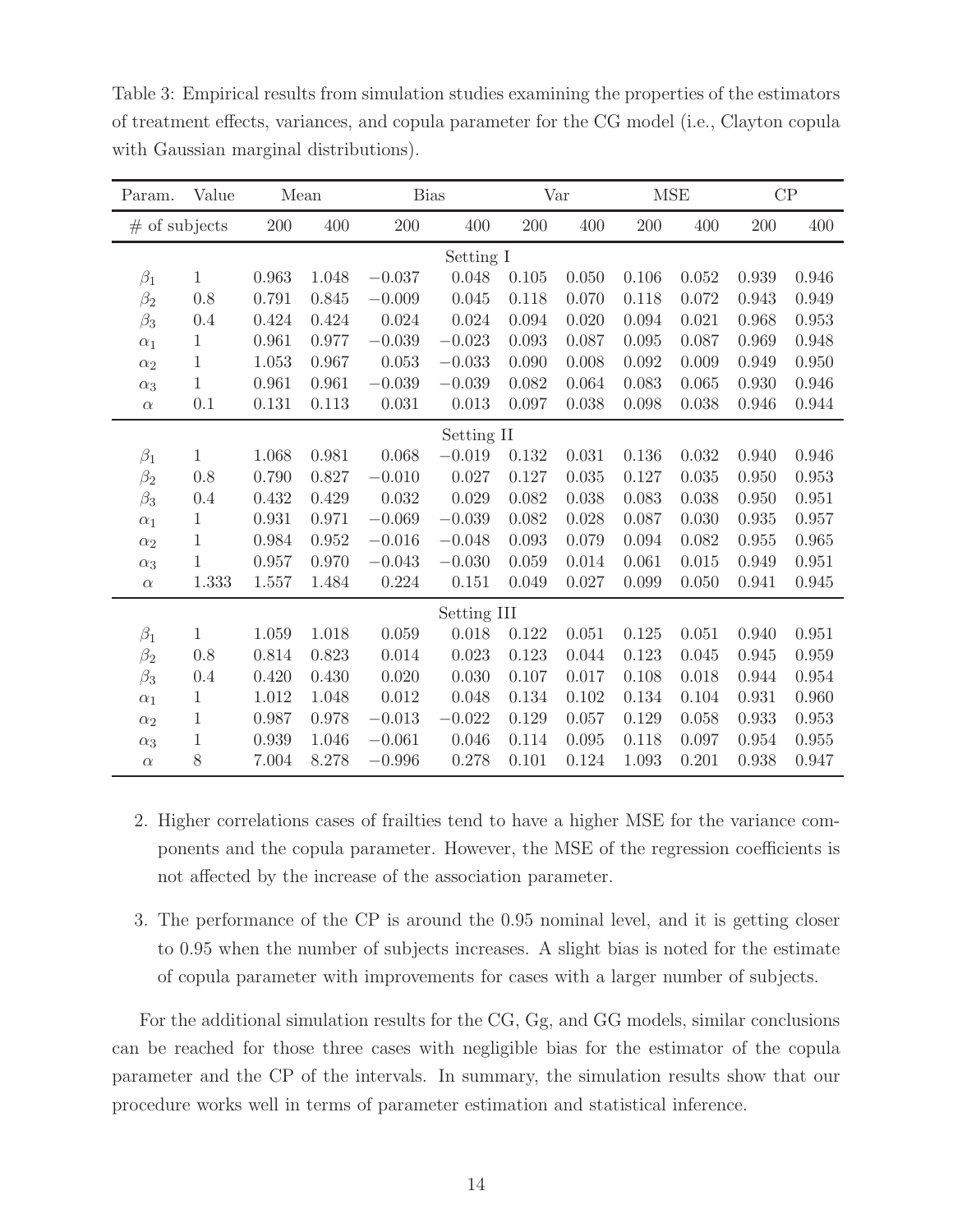| Param.          | Value            | Mean      |       | <b>Bias</b> |             | Var     |       | <b>MSE</b> |       | CP    |       |  |
|-----------------|------------------|-----------|-------|-------------|-------------|---------|-------|------------|-------|-------|-------|--|
| $#$ of subjects |                  | 200       | 400   | 200         | 400         | $200\,$ | 400   | 200        | 400   | 200   | 400   |  |
|                 |                  | Setting I |       |             |             |         |       |            |       |       |       |  |
| $\beta_1$       | 1                | 1.033     | 0.965 | 0.033       | $-0.035$    | 0.091   | 0.031 | 0.092      | 0.032 | 0.956 | 0.959 |  |
| $\beta_2$       | 0.8              | 0.809     | 0.847 | 0.009       | 0.047       | 0.124   | 0.017 | 0.124      | 0.019 | 0.947 | 0.951 |  |
| $\beta_3$       | 0.4              | 0.464     | 0.363 | 0.064       | $-0.037$    | 0.087   | 0.015 | 0.092      | 0.016 | 0.955 | 0.961 |  |
| $\alpha_1$      | $\mathbf 1$      | 0.937     | 0.996 | $-0.063$    | $-0.004$    | 0.062   | 0.065 | 0.066      | 0.065 | 0.946 | 0.954 |  |
| $\alpha_2$      | $\mathbf{1}$     | 0.978     | 0.960 | $-0.022$    | $-0.040$    | 0.033   | 0.019 | 0.033      | 0.020 | 0.950 | 0.949 |  |
| $\alpha_3$      | $\mathbf 1$      | 1.026     | 1.028 | 0.026       | 0.028       | 0.095   | 0.021 | 0.096      | 0.022 | 0.945 | 0.955 |  |
| $\rho_{12}$     | $\boldsymbol{0}$ | 0.054     | 0.037 | 0.054       | 0.037       | 0.062   | 0.059 | 0.065      | 0.060 | 0.941 | 0.944 |  |
| $\rho_{13}$     | $\boldsymbol{0}$ | 0.004     | 0.009 | 0.004       | 0.009       | 0.082   | 0.059 | 0.083      | 0.059 | 0.944 | 0.952 |  |
| $\rho_{23}$     | $\boldsymbol{0}$ | 0.056     | 0.020 | $0.056\,$   | 0.020       | 0.101   | 0.054 | 0.104      | 0.055 | 0.946 | 0.951 |  |
|                 | Setting II       |           |       |             |             |         |       |            |       |       |       |  |
| $\beta_1$       | $\mathbf 1$      | 1.066     | 1.043 | 0.066       | 0.043       | 0.082   | 0.006 | 0.087      | 0.008 | 0.950 | 0.956 |  |
| $\beta_2$       | 0.8              | 0.822     | 0.849 | 0.022       | 0.049       | 0.106   | 0.084 | 0.106      | 0.086 | 0.945 | 0.956 |  |
| $\beta_3$       | 0.4              | 0.413     | 0.433 | 0.013       | 0.033       | 0.134   | 0.094 | $0.135\,$  | 0.095 | 0.950 | 0.966 |  |
| $\alpha_1$      | 1                | 1.068     | 1.022 | 0.068       | 0.022       | 0.060   | 0.050 | 0.064      | 0.050 | 0.949 | 0.958 |  |
| $\alpha_2$      | $\mathbf 1$      | 1.062     | 1.019 | 0.062       | 0.019       | 0.019   | 0.003 | 0.023      | 0.003 | 0.947 | 0.953 |  |
| $\alpha_3$      | $\mathbf{1}$     | 0.944     | 0.989 | $-0.056$    | $-0.011$    | 0.118   | 0.095 | 0.121      | 0.095 | 0.946 | 0.958 |  |
| $\rho_{12}$     | 0.4              | 0.484     | 0.375 | 0.084       | $-0.025$    | 0.032   | 0.035 | 0.038      | 0.036 | 0.947 | 0.957 |  |
| $\rho_{13}$     | 0.4              | 0.426     | 0.434 | 0.026       | 0.034       | 0.071   | 0.045 | 0.071      | 0.046 | 0.950 | 0.954 |  |
| $\rho_{23}$     | 0.4              | 0.452     | 0.437 | $0.052\,$   | 0.037       | 0.153   | 0.124 | 0.156      | 0.126 | 0.948 | 0.949 |  |
|                 |                  |           |       |             | Setting III |         |       |            |       |       |       |  |
| $\beta_1$       | $\mathbf{1}$     | 1.044     | 1.005 | 0.044       | 0.005       | 0.008   | 0.009 | 0.010      | 0.009 | 0.948 | 0.952 |  |
| $\beta_2$       | 0.8              | 0.801     | 0.841 | 0.001       | 0.041       | 0.066   | 0.009 | 0.066      | 0.010 | 0.956 | 0.958 |  |
| $\beta_3$       | 0.4              | 0.423     | 0.401 | 0.023       | 0.001       | 0.108   | 0.099 | 0.108      | 0.099 | 0.953 | 0.956 |  |
| $\alpha_1$      | $\mathbf 1$      | 1.067     | 1.016 | 0.067       | 0.016       | 0.117   | 0.054 | 0.122      | 0.054 | 0.948 | 0.952 |  |
| $\alpha_2$      | $\mathbf{1}$     | 1.006     | 1.022 | 0.006       | 0.022       | 0.032   | 0.028 | 0.032      | 0.029 | 0.950 | 0.954 |  |
| $\alpha_3$      | $\mathbf{1}$     | 1.041     | 1.026 | 0.041       | 0.025       | 0.135   | 0.058 | 0.136      | 0.059 | 0.946 | 0.962 |  |
| $\rho_{12}$     | 0.8              | 0.873     | 0.851 | 0.073       | 0.050       | 0.141   | 0.115 | 0.146      | 0.118 | 0.946 | 0.954 |  |
| $\rho_{13}$     | 0.8              | 0.887     | 0.803 | 0.087       | 0.003       | 0.093   | 0.018 | 0.100      | 0.018 | 0.940 | 0.958 |  |
| $\rho_{23}$     | 0.8              | 0.711     | 0.793 | $-0.089$    | $-0.007$    | 0.146   | 0.011 | 0.154      | 0.011 | 0.949 | 0.951 |  |

<span id="page-14-0"></span>Table 4: Empirical results from simulation studies examining the properties of the estimators of treatment effects, variances, and copula parameter for the Gg model (i.e., Gaussian copula with gamma marginal distributions).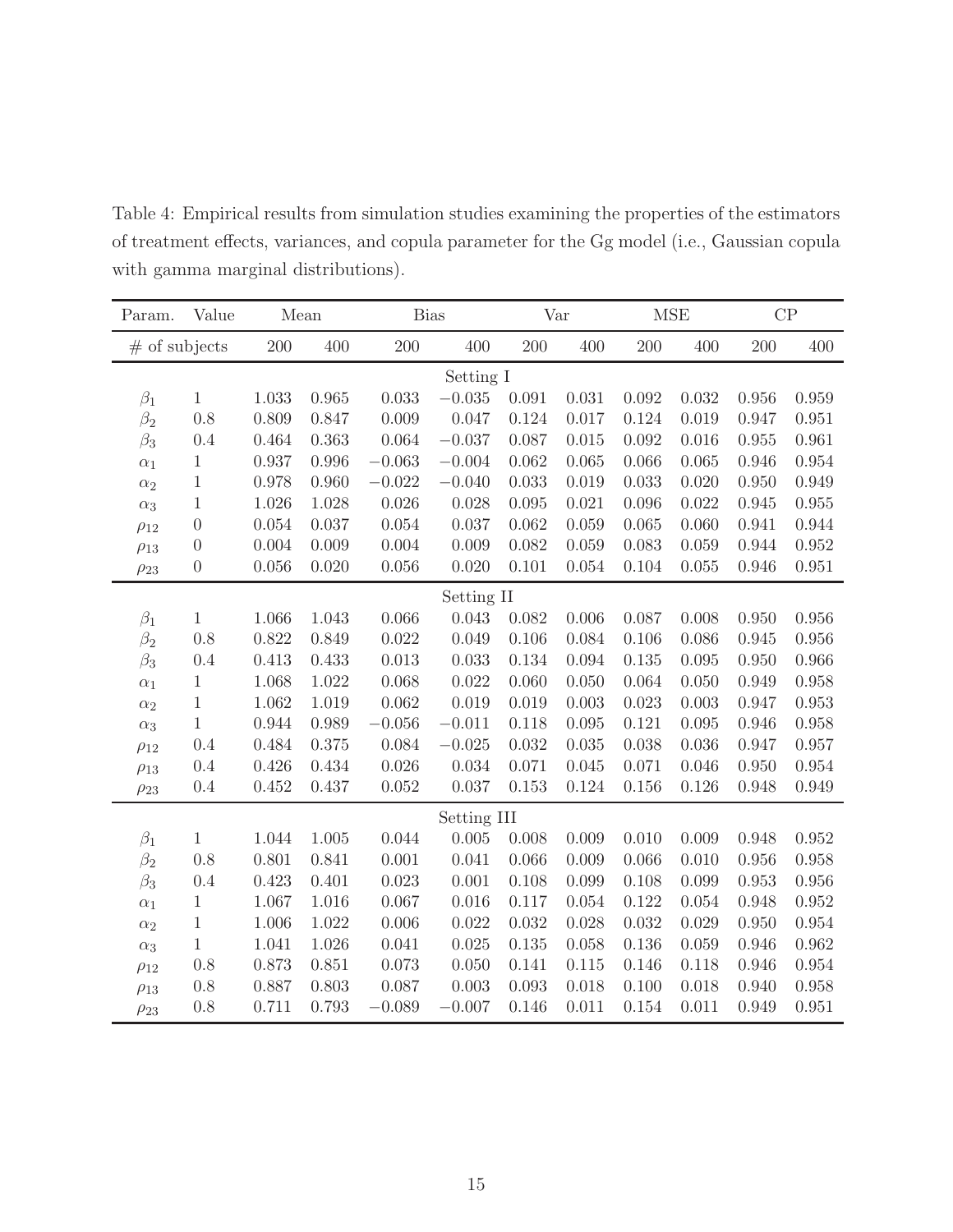| Param.      | Value            | Mean  |       | <b>Bias</b> |             | Var     |       | <b>MSE</b> |           |       | CP          |
|-------------|------------------|-------|-------|-------------|-------------|---------|-------|------------|-----------|-------|-------------|
|             | $#$ of subjects  |       | 400   | 200         | 400         | $200\,$ | 400   | 200        | 400       | 200   | 400         |
|             | Setting I        |       |       |             |             |         |       |            |           |       |             |
| $\beta_1$   | $\mathbf{1}$     | 0.958 | 0.964 | $-0.042$    | $-0.036$    | 0.057   | 0.015 | 0.059      | 0.016     | 0.956 | 0.957       |
| $\beta_2$   | 0.8              | 0.746 | 0.776 | $-0.054$    | $-0.024$    | 0.095   | 0.033 | 0.098      | 0.034     | 0.953 | 0.958       |
| $\beta_3$   | 0.4              | 0.426 | 0.424 | 0.026       | 0.024       | 0.098   | 0.055 | 0.099      | 0.055     | 0.946 | $0.956\,$   |
| $\alpha_1$  | 1                | 1.054 | 1.001 | 0.053       | 0.001       | 0.080   | 0.031 | 0.082      | 0.031     | 0.949 | 0.959       |
| $\alpha_2$  | $\mathbf{1}$     | 0.991 | 0.956 | $-0.009$    | $-0.044$    | 0.018   | 0.007 | 0.019      | 0.008     | 0.947 | 0.950       |
| $\alpha_3$  | $\mathbf 1$      | 1.006 | 1.029 | 0.006       | 0.029       | 0.041   | 0.039 | 0.041      | 0.040     | 0.952 | 0.955       |
| $\rho_{12}$ | $\boldsymbol{0}$ | 0.141 | 0.051 | 0.141       | 0.051       | 0.077   | 0.049 | 0.097      | $0.052\,$ | 0.933 | 0.955       |
| $\rho_{13}$ | $\boldsymbol{0}$ | 0.093 | 0.042 | 0.093       | 0.042       | 0.125   | 0.058 | 0.134      | 0.060     | 0.933 | $0.956\,$   |
| $\rho_{23}$ | $\boldsymbol{0}$ | 0.077 | 0.056 | 0.077       | 0.056       | 0.086   | 0.088 | 0.092      | 0.091     | 0.940 | 0.944       |
|             | Setting II       |       |       |             |             |         |       |            |           |       |             |
| $\beta_1$   | $\mathbf{1}$     | 0.935 | 0.987 | $-0.065$    | $-0.013$    | 0.048   | 0.009 | 0.053      | 0.009     | 0.959 | 0.959       |
| $\beta_2$   | 0.8              | 0.786 | 0.841 | $-0.014$    | 0.041       | 0.115   | 0.113 | 0.115      | 0.114     | 0.949 | 0.960       |
| $\beta_3$   | 0.4              | 0.455 | 0.449 | $0.055\,$   | 0.049       | 0.069   | 0.011 | 0.072      | 0.013     | 0.952 | 0.965       |
| $\alpha_1$  | 1                | 1.002 | 1.025 | 0.002       | 0.025       | 0.041   | 0.012 | 0.041      | 0.013     | 0.950 | 0.955       |
| $\alpha_2$  | $\mathbf 1$      | 0.980 | 0.966 | $-0.020$    | $-0.034$    | 0.098   | 0.000 | 0.098      | 0.001     | 0.948 | 0.949       |
| $\alpha_3$  | $\mathbf{1}$     | 0.964 | 1.006 | $-0.036$    | 0.005       | 0.116   | 0.098 | 0.117      | 0.098     | 0.945 | 0.953       |
| $\rho_{12}$ | 0.4              | 0.494 | 0.430 | 0.094       | 0.030       | 0.101   | 0.044 | 0.110      | 0.045     | 0.941 | 0.957       |
| $\rho_{13}$ | 0.4              | 0.489 | 0.437 | 0.089       | 0.037       | 0.072   | 0.018 | 0.080      | 0.020     | 0.947 | 0.949       |
| $\rho_{23}$ | 0.4              | 0.494 | 0.430 | 0.094       | 0.030       | 0.101   | 0.044 | 0.110      | 0.045     | 0.941 | 0.957       |
|             |                  |       |       |             | Setting III |         |       |            |           |       |             |
| $\beta_1$   | $\mathbf{1}$     | 0.975 | 1.013 | $-0.025$    | 0.013       | 0.149   | 0.069 | 0.149      | 0.069     | 0.959 | $\,0.952\,$ |
| $\beta_2$   | 0.8              | 0.840 | 0.848 | 0.040       | 0.048       | 0.139   | 0.038 | 0.140      | 0.041     | 0.951 | 0.957       |
| $\beta_3$   | 0.4              | 0.357 | 0.449 | $-0.043$    | 0.049       | 0.074   | 0.007 | 0.076      | 0.009     | 0.952 | 0.962       |
| $\alpha_1$  | $\mathbf 1$      | 1.016 | 1.010 | 0.016       | 0.009       | 0.032   | 0.031 | 0.032      | 0.031     | 0.950 | 0.956       |
| $\alpha_2$  | $\mathbf{1}$     | 1.012 | 1.019 | 0.012       | 0.019       | 0.085   | 0.066 | 0.085      | 0.067     | 0.952 | 0.958       |
| $\alpha_3$  | $\mathbf{1}$     | 0.950 | 1.020 | $-0.050$    | 0.020       | 0.028   | 0.017 | 0.031      | 0.018     | 0.946 | 0.954       |
| $\rho_{12}$ | 0.8              | 0.848 | 0.834 | 0.048       | 0.034       | 0.120   | 0.039 | 0.123      | 0.040     | 0.944 | 0.951       |
| $\rho_{13}$ | 0.8              | 0.825 | 0.801 | 0.025       | 0.001       | 0.131   | 0.100 | 0.132      | 0.100     | 0.942 | 0.957       |
| $\rho_{23}$ | 0.8              | 0.872 | 0.792 | 0.072       | $-0.008$    | 0.052   | 0.052 | 0.057      | 0.052     | 0.942 | 0.948       |

<span id="page-15-0"></span>Table 5: Empirical results from simulation studies examining the properties of the estimators of treatment effects, variances, and copula parameter for the GG model (i.e., Gaussian copula with Gaussian marginal distributions).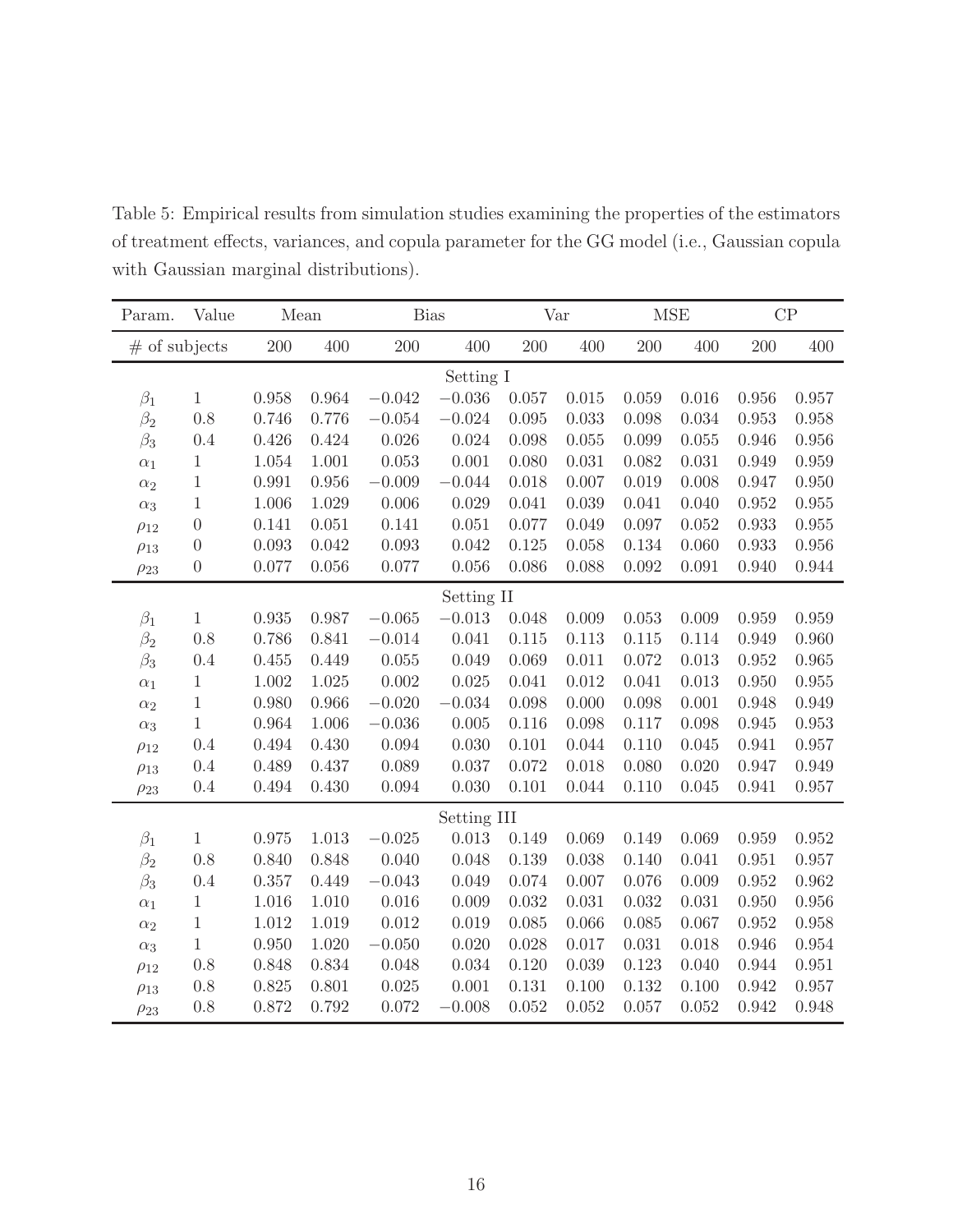<span id="page-16-1"></span>

Figure 1: The event plot for subjects 600 to 615.

# <span id="page-16-0"></span>6 Application to a Skin Cancer Dataset

The Nutritional Prevention of Cancer (NPC) study was a randomized, double-blinded, placebo-controlled clinical trial. The goal of the NPC study was to evaluate the efficacy of selenium in preventing the recurrence of nonmelanoma skin cancers. There were 1312 individuals from the Eastern United States in the study. Full details of the study design and major results are available in [Duffield-Lillico et al. \(2002\),](#page-22-0) and [Duffield-Lillico et al. \(2003\).](#page-22-1) Participants were recruited from seven dermatology practices located in cities in low-selenium areas. Participants had a history of two or more BCCs or one SCC of the skin, with one of these developed within the year before the study enrollment.

Subjects were randomized in a double-blinded fashion to either 200  $\mu$ g/day of selenium in 0.5-gram high selenium baker's yeast or a placebo. Recruitment was between 1983 and 1991. Only subjects with valid baseline plasma selenium values collected on the day of randomization, plus or minus four days, were included. Sixty-two participants whose initial blood draws were not drawn within four days of the randomization date, and an additional 58 subjects who were found to have incomplete follow-up data are excluded from the analysis. As a result, our study was based on data from the 1192 participants with valid baseline selenium values (i.e., there are 606 participants in the selenium group and 586 participants in the placebo group).

The follow up extended from the date of randomization through to February 1, 1996. The mean follow-up time was 7.4 years. The total number of BCCs and SCCs are 1582 and 351 for the placebo group, and 1871 and 408 for the selenium group, respectively. The average number of BCCs per subject by the treatment group (selenium vs placebo) are 2.699 and 3.087. The average number of SCCs per subject by the treatment group are 0.599 and 0.673. There were 25.9% and 66.7% of the participants who did not develop new BCC or SCC, respectively, during the study. The length of the follow-up and the recurrent times of the BCC and SCC for a sample of 15 patients are depicted in Figure [1.](#page-16-1)

This study intends to estimate the effects of selenium supplementation on the recurrence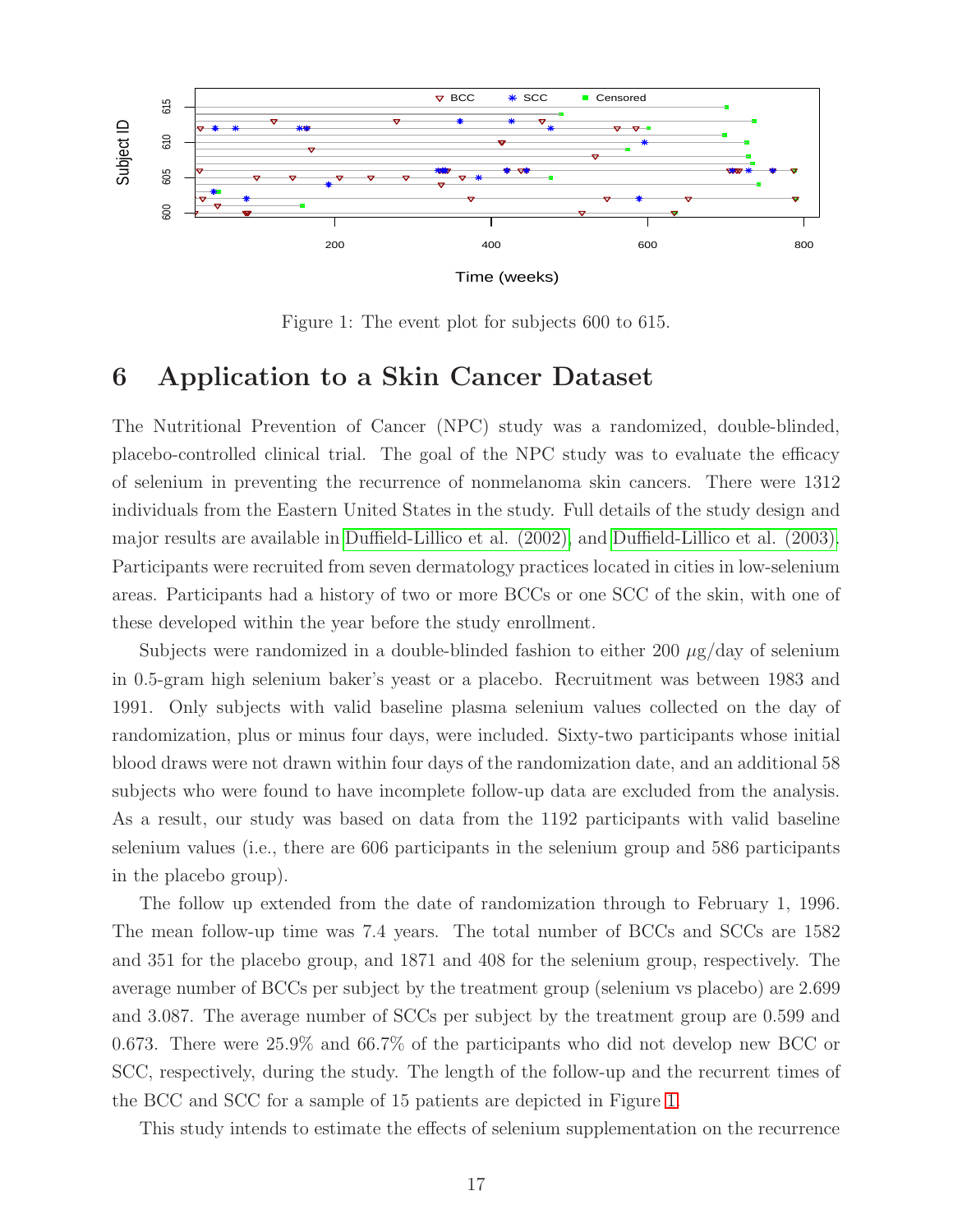of BCC and SCC cancer types. Because the correlation between two processes is of key interest, it is necessary to use a multi-type recurrent event model. Another important point of interest is to study whether the subjects who are at higher risk of BCC tend to have a higher or lower risk of SCC. This approach allows us to assess the association between the recurrence of BCCs and SCCs, and the dependence of within-subject events. The models presented in Section [2](#page-3-0) were applied to this skin cancer dataset. There is one treatment covariate with two levels at  $x_i = 1$  and  $x_i = 0$  (i.e., selenium group vs placebo group, respectively). Regression coefficients for the selenium effects on BCC and SCC are  $\beta_1$  and  $\beta_2$ , respectively. Variance components of frailties  $(\alpha_1, \alpha_2)$ , and the copula parameter  $(\alpha)$ are estimated.

We consider the four copula models as listed in Table [1.](#page-11-0) Table [6](#page-18-0) gives the model parameter estimates. Here we discuss the results from each model.

• Based on the Clayton copula and gamma frailty model (Model Cg), it is suggested that the intensity of BCC increases in the selenium group compared to the placebo group with a relative risk (RR) of 1.088. The selenium's group is associated with a higher risk of SCC recurrence (RR = 1.119). The estimated variances ( $\alpha_1$  and  $\alpha_2$ ) are 1.045 and 2.686, respectively. This implies that the within-subject correlation of SCC recurrent times is stronger than the recurrent times of BCC. However, the between-subject variation of SCC times is higher than the between-subject variation of BCC times. A moderate correlation between the event times for BCC and SCC was observed (Kendall's tau equals 0.3). The positive estimates of the correlation between the two processes indicate that a higher event rate of BCC tends to occur with a higher event rate of SCC.

• Based on the Clayton copula and Gaussian random effects model (Model CG), it shows that selenium supplementation was associated with an increase in recurrence of both BCC and SCC with RR as 1.093 and 1.131, respectively. The estimated variances and Kendall's tau are 1.001, 1.978, and 0.345, respectively.

• Based on the Gaussian copula and gamma frailties model (Model Gg), the rate of the BCC is higher in the selenium group than the placebo group  $(RR = 1.090)$ , and the incidence rate is higher  $(RR = 1.124)$  in the selenium group compared to the placebo group for SCC type. There is a significant heterogeneity for both the BCC and SCC event types with  $\alpha_1 =$ 1.057 and  $\alpha_2 = 2.798$ . The correlation coefficient between the two event types is estimated at 0.296.

• Based on the Gaussian copula and Gaussian random effects model (Model GG). The rate of recurrence of BCC ( $RR = 1.111$ ) and SCC ( $RR = 1.163$ ) is increased with the selenium group relative to the placebo group. The positive values of  $\alpha_1 = 1.027$ ,  $\alpha_2 = 2.044$ , and  $\alpha =$ 0.315 indicate dependence within the subject event times and between the two cancer types.

In summary, results from all models in Tables [6](#page-18-0) show that the variance of the random effects and frailties for SCC event times within-subject is, however, much larger than that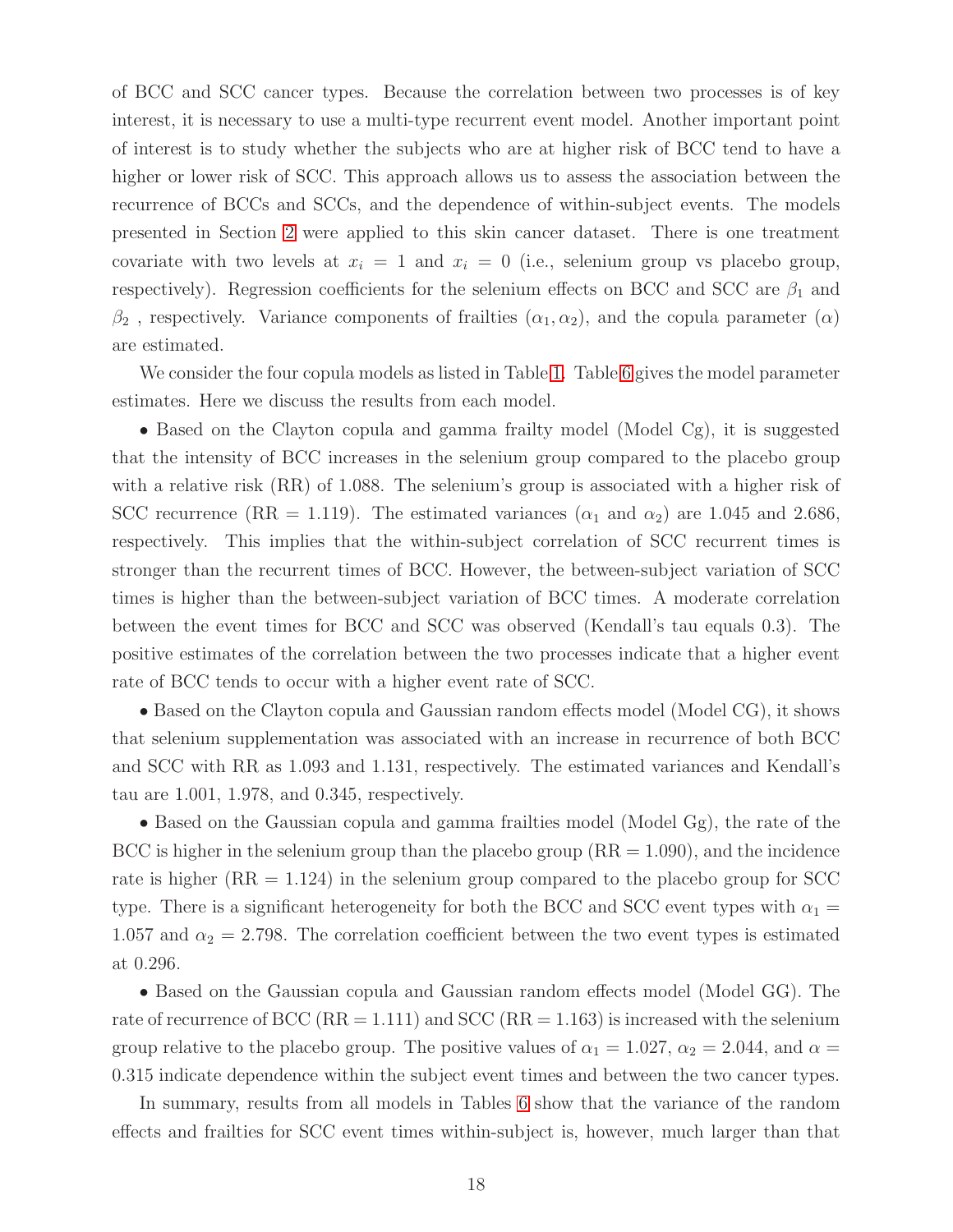|               |       |       | Model Cg |         | Model CG |       |       |         |  |
|---------------|-------|-------|----------|---------|----------|-------|-------|---------|--|
| Parameter     | EST.  | S.E.  | RR       | p-value | EST.     | S.E.  | RR    | p-value |  |
| $\beta_1$     | 0.085 | 0.072 | 1.088    | 0.239   | 0.091    | 0.076 | 1.093 | 0.242   |  |
| $\beta_2$     | 0.113 | 0.103 | 1.119    | 0.273   | 0.124    | 0.112 | 1.131 | 0.269   |  |
| $\alpha_1$    | 1.045 | 0.076 |          | < 0.001 | 1.001    | 0.069 |       | < 0.001 |  |
| $\alpha_2$    | 2.686 | 0.153 |          | < 0.001 | 1.978    | 0.135 |       | < 0.001 |  |
| $\alpha$      | 0.856 | 0.098 |          | < 0.001 | 1.076    | 0.096 |       | < 0.001 |  |
| Kendall's tau | 0.300 |       |          |         | 0.345    |       |       |         |  |
|               |       |       | Model Gg |         | Model GG |       |       |         |  |
|               | EST.  | S.E.  | RR       | p-value | EST.     | S.E.  | RR    | p-value |  |
| $\beta_1$     | 0.084 | 0.070 | 1.090    | 0.219   | 0.088    | 0.072 | 1.111 | 0.221   |  |
| $\beta_2$     | 0.117 | 0.106 | 1.124    | 0.120   | 0.122    | 0.128 | 1.163 | 0.340   |  |
| $\alpha_1$    | 1.057 | 0.074 |          | < 0.001 | 1.027    | 0.072 |       | < 0.001 |  |
| $\alpha_2$    | 2.798 | 0.125 |          | < 0.001 | 2.044    | 0.089 |       | < 0.001 |  |
| $\alpha$      | 0.296 | 0.089 |          | < 0.001 | 0.315    | 0.080 |       | < 0.001 |  |

<span id="page-18-0"></span>Table 6: Parameter estimates for the multi-type recurrent events models.

<span id="page-18-1"></span>Table 7: Deviance residuals for the fitted multi-type recurrent events models.

|       |     | Type Model Cg Model CG Model Gg Model GG |     |     |
|-------|-----|------------------------------------------|-----|-----|
| BCC.  | 355 | 400                                      | 349 | 394 |
| SCC.  | 307 | 326                                      | 300 | 333 |
| Total | 662 | 726                                      | 649 | 727 |

for BCC. The correlation coefficient  $\alpha$  and Kendall's tau are also significantly different from zero, indicating a moderate association between the risk of BCC and SCC recurrences. Based on the calculated sum of squared deviance residuals (e.g., Therneau [and Grambsch 2000\)](#page-23-8) in Table [7,](#page-18-1) Model Gg fits the skin cancer data better than other models (Cg, CG, GG). The Gaussian copula describes symmetric dependence between the subject frailties of BCC and SCC cancer types with less tail dependence. Gamma marginals confirm a heavy lower tail and relatively high density for subjects with large frailties of the two cancer types. It is clear that assuming different models of frailties/random effects tends not to have a considerable effect on the inference of model parameters in Table [6.](#page-18-0)

The Nelson-Aalen estimates of the cumulative baseline intensity functions for both BCC and SCC obtained from a separate analysis using Cox models and multi-type recurrent event models are shown in Figure [2.](#page-19-1) It shows that the cumulative baseline intensity for BCC is higher than the cumulative function for SCC. In addition, the estimated baseline cumulative intensity functions for gamma frailty are higher than that for Gaussian random effects for both Clayton and Gaussian copulas. However, the cumulative intensity functions in Figure [2](#page-19-1) are sensitive to the selection of the model of frailties/random effects (e.g., [Cook, Lawless, and Lee 2010\)](#page-22-7).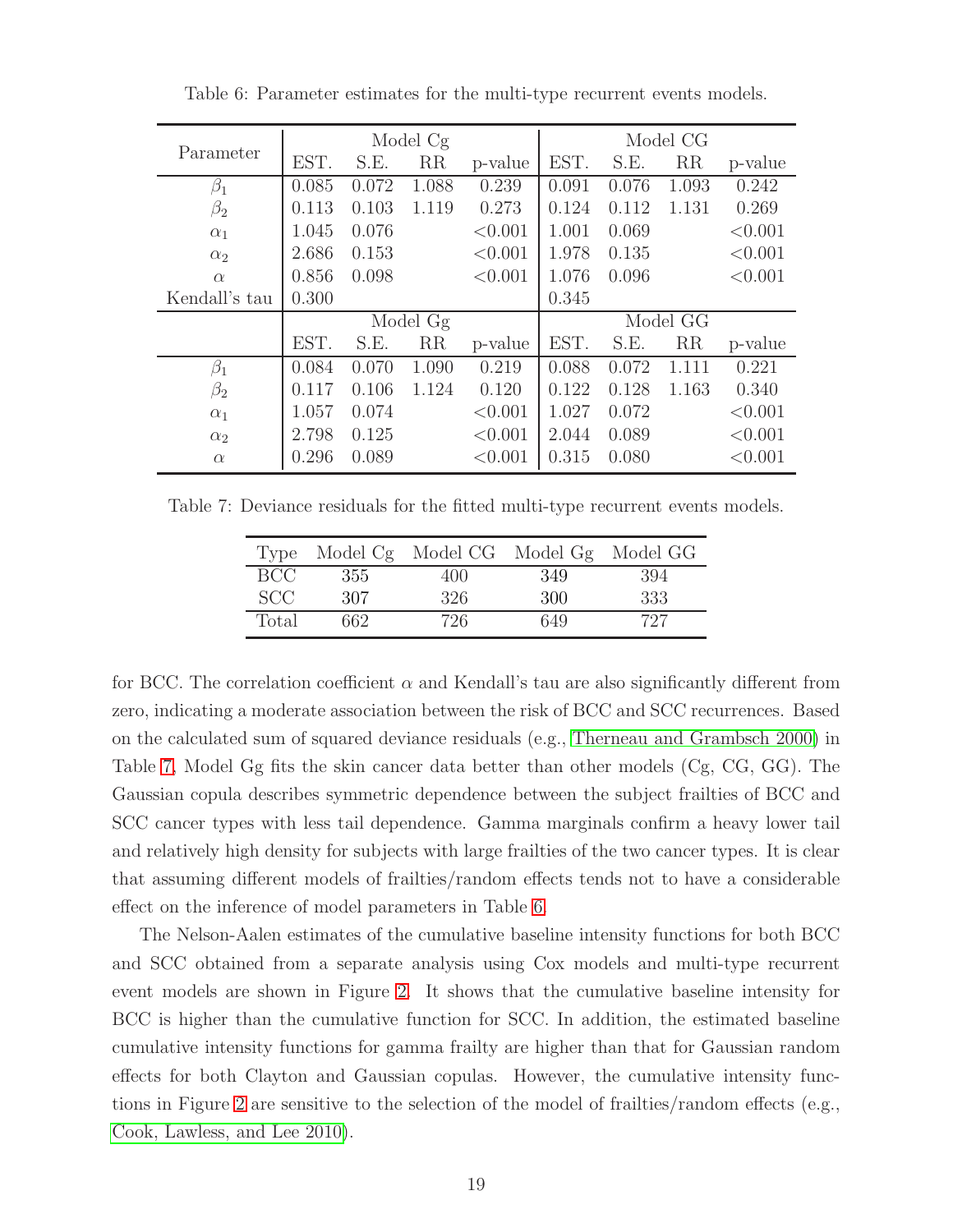<span id="page-19-1"></span>

Figure 2: Cumulative intensity functions for the BCC and SCC tumor types.

# <span id="page-19-0"></span>7 Conclusions and Areas for Future Work

In this paper, we propose copula-frailty models for multi-type recurrent event data. We use copulas to characterize complicated dependence structures of multivariate frailties, which provides flexibility in modeling recurrent events with multi-types. Maximum likelihood estimates of treatment effects, variance components, and nonparametric cumulative baseline intensity functions are obtained. We implement the MCEM algorithms in the E-step and numerical maximization methods in the M-step. We apply the developed method to analyze the skin cancer data.

Although we only consider two copula functions (i.e., Gaussian and Clayton) and two marginal distributions (i.e., the Gaussian and gamma distributions) in this paper, it is relatively straightforward to extend the same estimation method to other copula functions and marginal distributions. Expanding the frailty model in [\(1\)](#page-3-1) to accommodate random slopes needs further research, and it is interesting to investigate this in future research.

Automated MCEM algorithms (e.g., [Booth and Hobert 1999\)](#page-21-2) can be used for the current model to study the efficacy of different routines to minimize the computing expenses. We assume time-constant coefficients in the proposed models in [\(1\)](#page-3-1) and [\(2\)](#page-4-1). It is interesting to evaluate the long-term effects of risk factors that could vary with time. We are currently extending the developed model and estimation procedure to accommodate for potential time varying-covariate effects and for nonparametric covariates as well.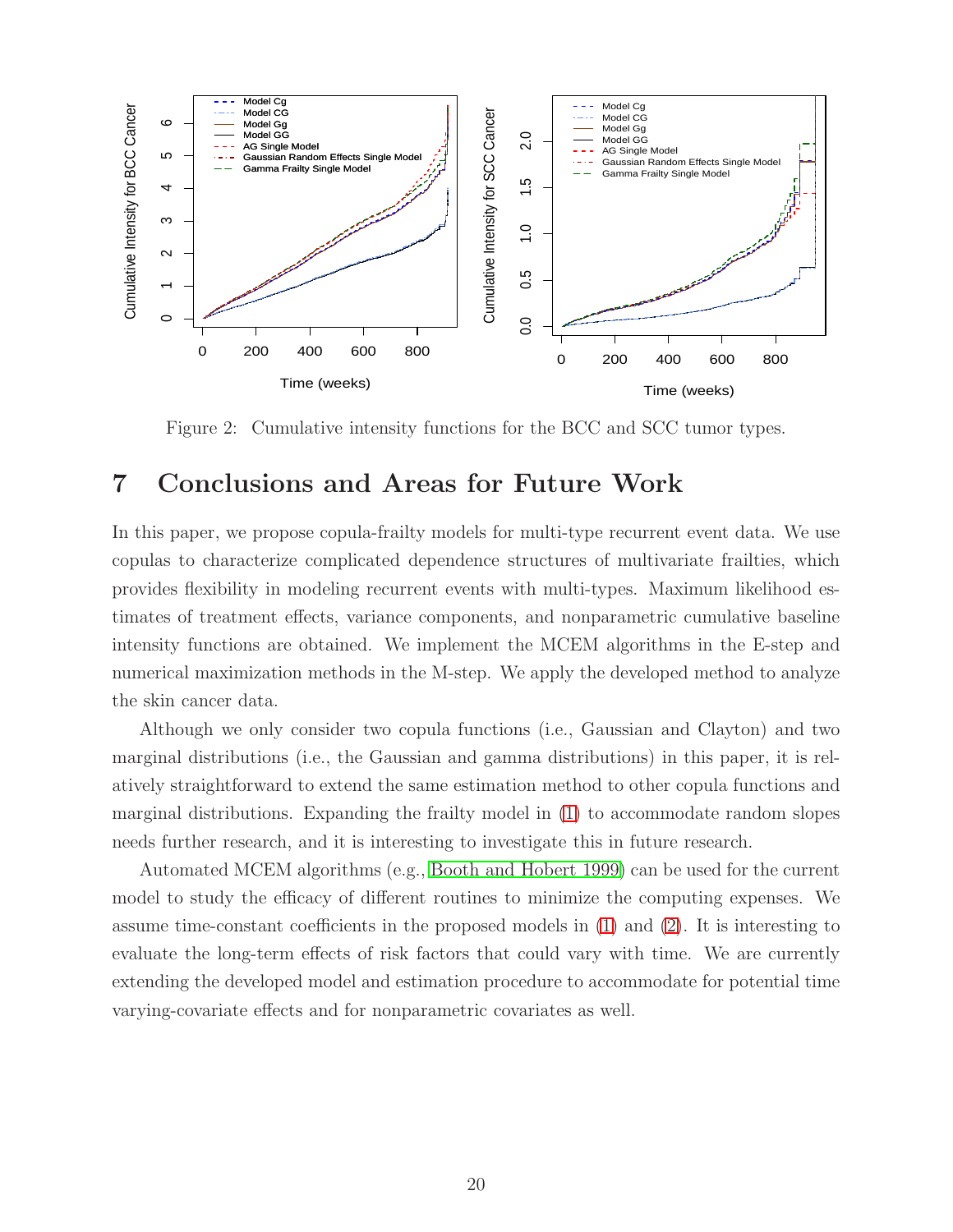<span id="page-20-1"></span>Algorithm: 2 A Metropolis-Hastings algorithm for the E-step in the MCEM algorithm.

- 1. Initialize  $w^{(0)} = (w_1^{(0) \prime})$  $\{a_1^{(0)}', \ldots, a_n^{(0)}'\}'$ . At iteration  $q, (q = 1, \ldots, n_q)$ ,
- 2. Sample  $w_i^*$ , for the  $i^{th}$  component of w from a proposed distribution  $w_i^* \sim$  $g(\boldsymbol{w}_i^*|\boldsymbol{w}_i^{(q-1)}$  $\binom{(q-1)}{i}$ .
- 3. Compute an acceptance ratio (probability)

$$
r=\frac{g_{\boldsymbol{w}_i|\mathbf{D}_i}(\boldsymbol{w}_i^*|\boldsymbol{\xi})g(\boldsymbol{w}_i^{(q-1)}|\boldsymbol{w}_i^*)}{g_{\boldsymbol{w}_i|\mathbf{D}_i}(\boldsymbol{w}_i^{(q-1)}|\boldsymbol{\xi})g(\boldsymbol{w}_i^*|\boldsymbol{w}_i^{(q-1)})}.
$$

- 4. Sample  $u \sim$  uniform  $(0, 1)$ . Set  $w_i^{(q)}$  $\mathbf{w}_i^{(q)}$  to  $\mathbf{w}_i^*$  if  $u < r$  and to  $\mathbf{w}_i^{(q-1)}$  $i^{(q-1)}$  if  $u > r$ .
- 5. Repeat steps 2 to 4 for generating  $n_q$  random samples  $\mathbf{w}^{(1)}, \ldots, \mathbf{w}^{(n_q)}$ .

# Acknowledgments

The authors thank the editor, associate editor, and referee, for their valuable comments that helped in improving the paper significantly. The authors acknowledge Advanced Research Computing at Virginia Tech for providing computational resources. The work by Hong was partially supported by National Science Foundation Grant CMMI-1904165 to Virginia Tech.

# <span id="page-20-0"></span>A Metropolis-Hastings Algorithm

In this section, we briefly describe the Metropolis-Hastings algorithm. Our approach involves generating random samples  $w_i$  from the exact conditional distribution of the frailty terms (given the data) by MCMC sampling. From [\(7\)](#page-7-1), the conditional distribution of  $w_i|D_i$  can be expressed as

$$
g_{\boldsymbol{w}_i|\mathbf{D}_i}(\boldsymbol{w}_i|\boldsymbol{\xi}) \propto L_i(\boldsymbol{\xi},\boldsymbol{w}_i).
$$

There are several approaches to select proposed functions, resulting in specific types of Metropolis-Hastings algorithms. We use a random-walk Metropolis-Hastings algorithm. For the density distribution of the candidates, we use copula density functions that match copula densities for the frailty terms  $w_i$  to propose candidate samples for  $w_i^*$ . For example, Gaussian and Clayton copulas and Gaussian marginal distributions with some proposed copula parameter values are used. The Metropolis-Hastings algorithm is described in Algorithm [2](#page-20-1).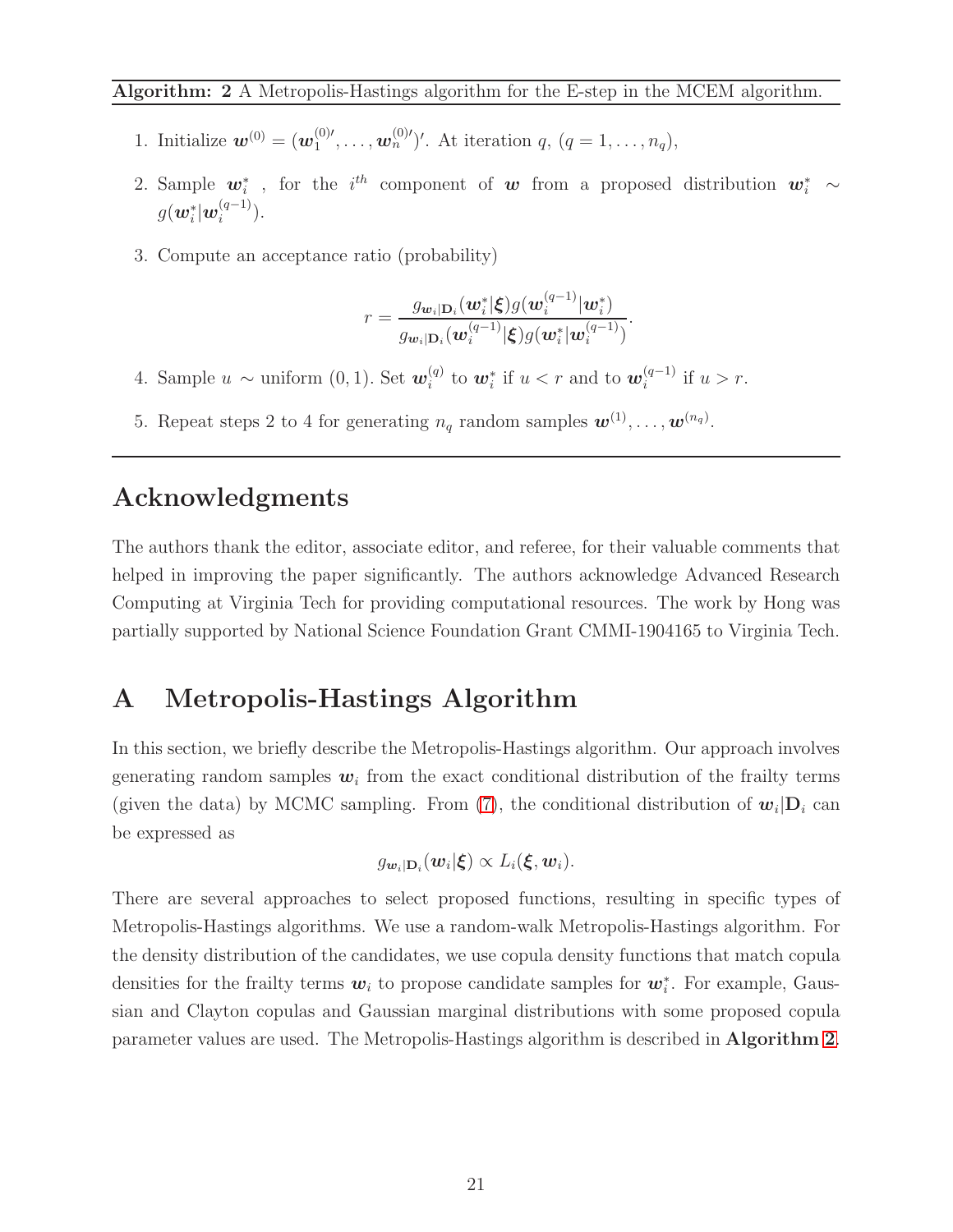# B Expected Log-likelihood of Gaussian and Clayton Copula with Gamma Marginals

In this section, we derive the expected log-likelihood  $Q_2(\alpha)$  for Gaussian and Clayton copula with gamma marginal distributions. For instance, when frailty terms are Gaussian copula,  $Q_3(\boldsymbol{\alpha}_c)$  is

$$
Q_3(\boldsymbol{\alpha}_c) = -\frac{1}{2}\log(|\boldsymbol{R}_m|) - \frac{1}{2}\mathrm{E}\Big[\,\boldsymbol{q}_i'(\boldsymbol{R}_m^{-1}-\boldsymbol{I}_m)\boldsymbol{q}_i\Big] \\ = -\frac{1}{2}\log(|\boldsymbol{R}_m|) - \frac{1}{2}\mathrm{tr}\Big[(\boldsymbol{R}_m^{-1}-\boldsymbol{I}_m)\mathrm{E}(\boldsymbol{q}_i'\boldsymbol{q}_i)\Big].
$$

Note that  $E(\cdot)$  is the expectation of the frailty conditional distribution. In such case when we consider a Clayton copula,  $Q_3(\boldsymbol{\alpha}_c)$  can be expressed as

$$
Q_3(\boldsymbol{\alpha}_c) = \sum_{i=1}^n \left\{ (-1/\alpha - m) \mathbb{E} \Big[ \log \Big( \sum_{j=1}^m u_{ij}^{-\alpha} - m + 1 \Big) \Big] + \sum_{j=1}^m \mathbb{E} \Big[ \log (u_{ij}^{-\alpha - 1}) \Big] \right\} + n \log \left\{ (-\alpha)^m \prod_{j=0}^{m-1} \Big( -\frac{1}{\alpha} - j \Big) \right\}.
$$

For example, a bivariate Clayton copula,  $Q_3(\boldsymbol{\alpha}_c)$  is

$$
g(w_{i1}, w_{i2}) = \sum_{i=1}^{n} \left\{ (-1/\alpha - 2) \mathbb{E}[\log(u_{i1}^{-\alpha} + u_{i2}^{-\alpha} - 1)] + (-\alpha - 1) \mathbb{E}[\log(u_{i1}) + \log(u_{i2})] \right\} + n[\log(1 + \alpha)].
$$

For marginal distributions, when  $w_{ij}$  are gamma $(1/\alpha_j, \alpha_j)$  distributed with mean 1 and variance  $\alpha_j$ ,  $Q_4(\alpha_j)$  can be in the form

$$
Q_4(\alpha_j) = \sum_{i=1}^n \left\{ \left( \frac{1}{\alpha_j} - 1 \right) \mathbb{E} \left[ \log(w_{ij}) \right] - \frac{1}{\alpha_j} \mathbb{E}(w_{ij}) \right\} - n \left\{ \log \left[ \Gamma \left( \frac{1}{\alpha_j} \right) \right] + \frac{1}{\alpha_j} \log(\alpha_j) \right\}.
$$

# References

- <span id="page-21-0"></span>Andersen, P. K. and R. D. Gill (1982). Cox's regression model for counting processes: a large sample study. *The Annals of Statistics 10*, 1100–1120.
- <span id="page-21-1"></span>Bedair, K., Y. Hong, J. Li, and H. R. Al-Khalidi (2016). Multivariate frailty models for multi-type recurrent event data and its application to cancer prevention trial. *Computational Statistics & Data Analysis 101*, 161–173.
- <span id="page-21-2"></span>Booth, J. G. and J. P. Hobert (1999). Maximizing generalized linear mixed model likelihoods with an automated Monte Carlo EM algorithm. *Journal of the Royal Statistical Society: Series B (Statistical Methodology) 61*, 265–285.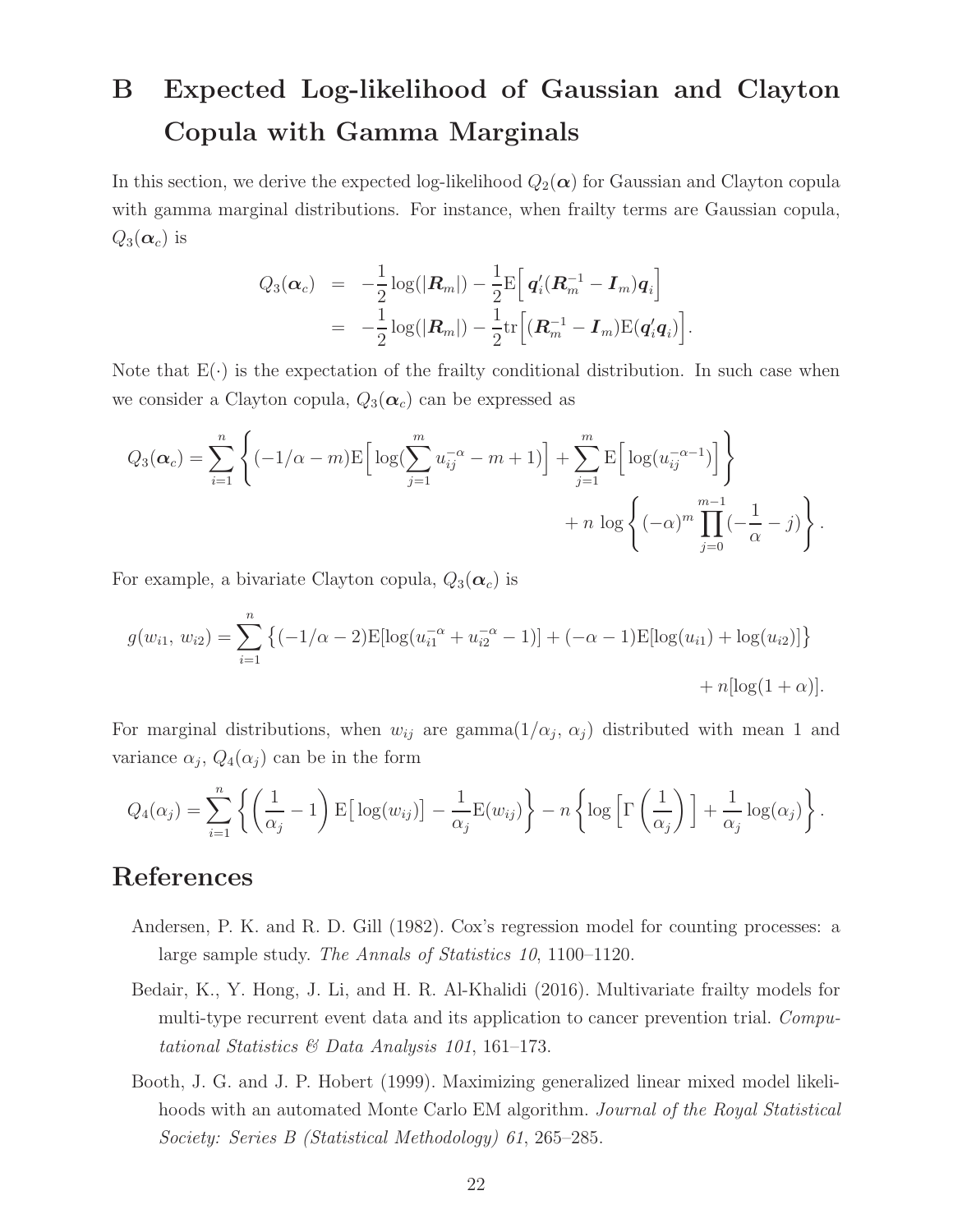- <span id="page-22-4"></span>Chatterjee, M. and S. S. Roy (2018). A copula-based approach for estimating the survival functions of two alternating recurrent events. *Journal of Statistical Computation and Simulation 88*, 3098–3115.
- <span id="page-22-7"></span>Cook, R. J., J. F. Lawless, and K.-A. Lee (2010). A copula-based mixed Poisson model for bivariate recurrent events under event-dependent censoring. *Statistics in Medicine 29*, 694–707.
- <span id="page-22-3"></span>Duchateau, L. and P. Janssen (2008). *The Frailty Model*. New York: Springer.
- <span id="page-22-0"></span>Duffield-Lillico, A. J., M. E. Reid, B. W. Turnbull, G. F. Combs, E. H. Slate, L. A. Fischbach, J. R. Marshall, and L. C. Clark (2002). Baseline characteristics and the effect of selenium supplementation on cancer incidence in a randomized clinical trial: a summary report of the nutritional prevention of cancer trial. *Cancer Epidemiology and Prevention Biomarkers 11*, 630–639.
- <span id="page-22-1"></span>Duffield-Lillico, A. J., E. H. Slate, M. E. Reid, B. W. Turnbull, P. A. Wilkins, G. F. Combs, H. K. Park, E. G. Gross, G. F. Graham, M. S. Stratton, et al. (2003). Selenium supplementation and secondary prevention of nonmelanoma skin cancer in a randomized trial. *Journal of the National Cancer Institute 95*, 1477–1481.
- <span id="page-22-11"></span>Joe, H. (2005). Asymptotic efficiency of the two-stage estimation method for copula-based models. *Journal of Multivariate Analysis 94*, 401–419.
- <span id="page-22-10"></span>Joe, H. and J. J. Xu (1996). The estimation method of inference functions for margins for multivariate models. Technical report, University of British Columbia, doi:10.14288/1.0225985.
- <span id="page-22-9"></span>Lee, J. and R. J. Cook (2019). Dependence modeling for multi-type recurrent events via copulas. *Statistics in Medicine 38*, 4066–4082.
- <span id="page-22-6"></span>Li, Q., F. Guo, and I. Kim (2020). A non-parametric Bayesian change-point method for recurrent events. *Journal of Statistical Computation and Simulation 90*, 2929–2948.
- <span id="page-22-2"></span>Lin, L.-A., S. Luo, B. E. Chen, and B. R. Davis (2017). Bayesian analysis of multi-type recurrent events and dependent termination with nonparametric covariate functions. *Statistical Methods in Medical Research 26*, 2869–2884.
- <span id="page-22-8"></span>Liu, L. and X. Huang (2008). The use of Gaussian quadrature for estimation in frailty proportional hazards models. *Statistics in Medicine 27*, 2665–2683.
- <span id="page-22-12"></span>Louis, T. A. (1982). Finding the observed information matrix when using the EM algorithm. *Journal of the Royal Statistical Society. Series B (Methodological) 22*, 226– 233.
- <span id="page-22-5"></span>Mazroui, Y., A. Mauguen, S. Mathoulin-Pélissier, G. MacGrogan, V. Brouste, and V. Rondeau (2016). Time-varying coefficients in a multivariate frailty model: Application to